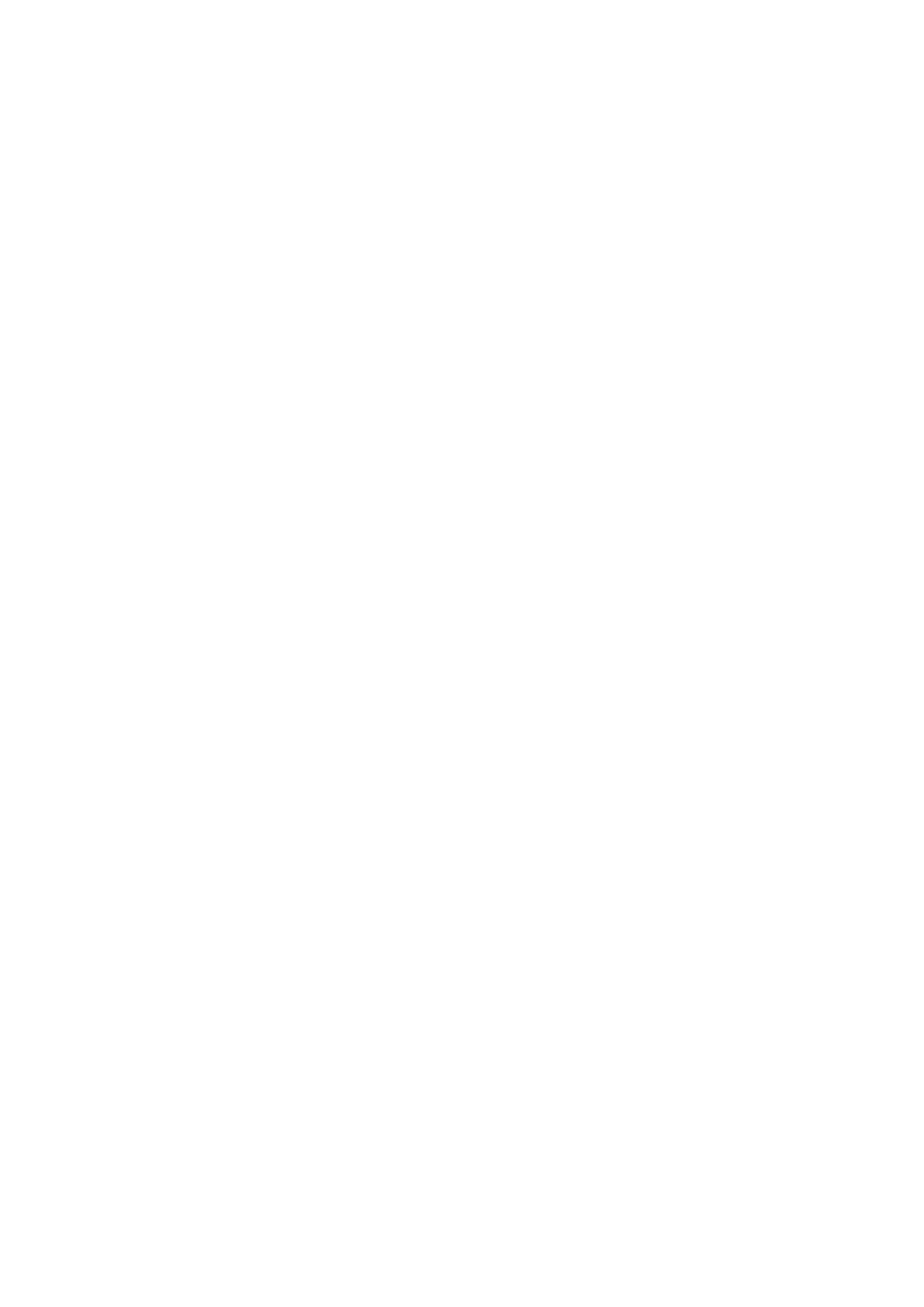# BEHAVIOUR MANAGEMENT GUIDELINES

| Contents                                                                                                                                                                                                                                                                                                       |                                        |  |
|----------------------------------------------------------------------------------------------------------------------------------------------------------------------------------------------------------------------------------------------------------------------------------------------------------------|----------------------------------------|--|
| Introduction                                                                                                                                                                                                                                                                                                   | 5                                      |  |
| Roles & Responsibilities<br><b>Students</b><br>$\bullet$<br>Parents/Carers<br>٠<br><b>Bus Operators</b><br>$\bullet$<br><b>Bus Staff</b><br>$\bullet$<br>- Drivers<br>- Bus Aides<br><b>Bus Wardens</b><br>$\bullet$<br>Department of Education<br>$\bullet$<br><b>Public Transport Authority</b><br>$\bullet$ | 6<br>6<br>7<br>8<br>9<br>9<br>10<br>10 |  |
| Breaches of the Code of Conduct                                                                                                                                                                                                                                                                                | $\mathbf{H}$                           |  |
| Categories of Breaches of the Code of Conduct<br>Category 1: Nuisance & Non-Compliant Behaviour<br>٠<br>Category 2: Threatening & Improper Behaviour<br>٠<br>Category 3: Dangerous & Highly Offensive Behaviour<br>$\bullet$<br>Category 4: Extremely: Dangerous, Destructive & Offensive Behaviour<br>٠       |                                        |  |
| <b>Retention Periods</b>                                                                                                                                                                                                                                                                                       | $\overline{13}$                        |  |
| <b>Penalty Matrix</b><br><b>Refused Travel</b>                                                                                                                                                                                                                                                                 | 13<br> 4                               |  |
| Annex A: Code of Conduct<br>15                                                                                                                                                                                                                                                                                 |                                        |  |
| Annex B: Behaviour Management Strategies                                                                                                                                                                                                                                                                       | 16                                     |  |

Supporting Documents

Process Flowchart – Category 1 Breaches

Process Flowchart – Category 2 Breaches

Process Flowchart – Category 3 Breaches

Process Flowchart – Category 4 Breaches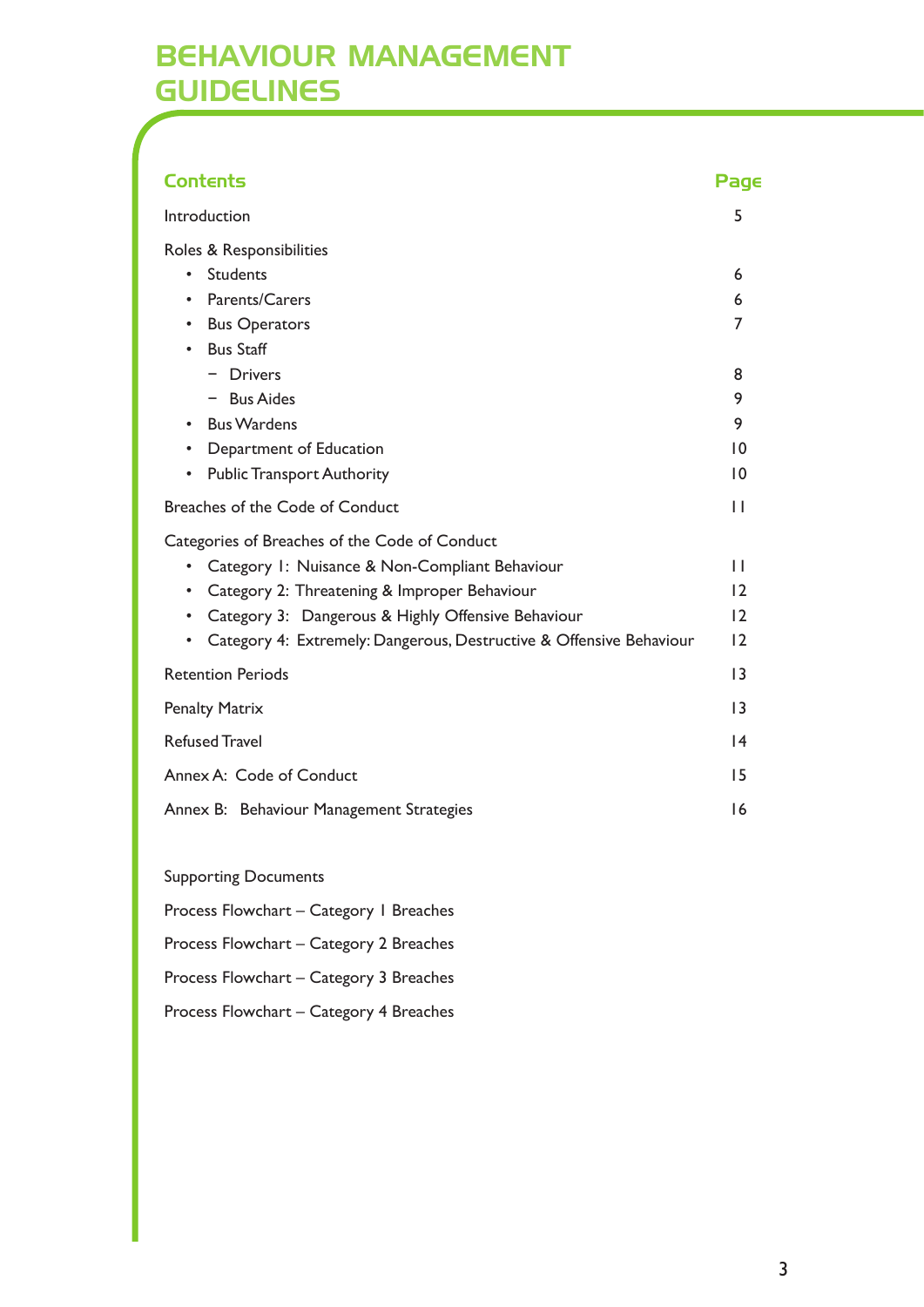This page has intentionally been left blank.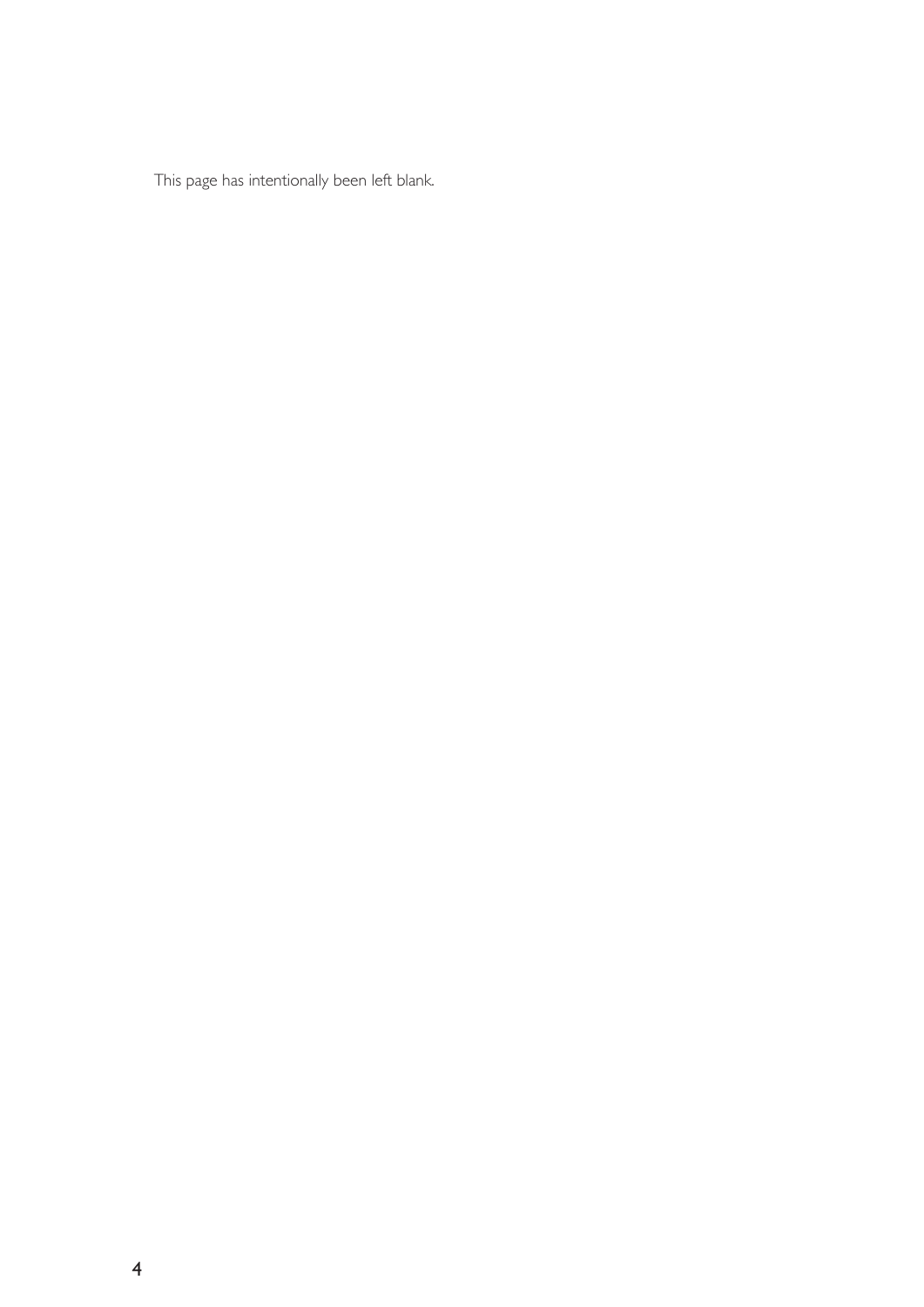# Purpose

The Public Transport Authority (PTA) is committed to providing safe, comfortable transport for all students using our regional and Education Support school bus services.

#### Introduction

The Behaviour Management Guidelines have been developed to provide a framework that aims to ensure student behaviours are managed in an appropriate and consistent manner. The document outlines the roles, rights and responsibilities of students, parents and carers and others who are involved in the conduct, provision and administration of school bus services.

The overwhelming majority of students behave appropriately whilst travelling on school buses. However, on occasion a small percentage of students will misbehave for one reason or another. These guidelines set out the expected standards of student behaviour and provide guidance for the management of the varying degrees of student misbehaviour. It is reasonable for students to expect that they will travel in safety and comfort, and where a reasonable set of rules apply for the benefit of all users. The overarching aim of these guidelines is to ensure the safety and wellbeing of students, bus Drivers, Bus Aides and general road users.

Every person involved in the process of transporting students to and from schools owes a duty of care to those potentially affected by their actions, and must take reasonable care to avoid doing things, or omitting to do things, that would place a student or any other person at risk of injury or harm.

The specific objective of this document is to:

- provide a framework for the observance of the Code of Conduct through the implementation of Behaviour Management Guidelines,
- define the specific roles, rights and responsibilities of Drivers, Bus Aides, Bus Wardens, students, parents/carers, Bus Operators and the PTA in contributing to safe and enjoyable travel,
- communicate to students the appropriate ways in which they must conduct themselves whilst travelling on a school bus and during the periods that they are waiting at bus transfer locations or pick-up and drop-off locations,
- outline the categories of misbehaviour and establish the context and consequences for breaches to the Code of Conduct,
- establish the periods of suspension that can be applied in response to breaches of the Code of Conduct,
- provide Drivers and Bus Wardens with a mechanism to respond to situations where students act in an unacceptable manner and breach the Code of Conduct, and
- explain the rights that Bus Operators and Drivers have to refuse travel, in response to specific breaches.

These guidelines have been developed by the PTA through consultation with:

- Department of Education,
- Catholic Education Office,
- Association of Independent Schools of Western Australia,
- Western Australian Secondary School Executives Association,
- Western Australian Education Support Principals and Administrators Association, and
- Western Australian Primary Principals Association.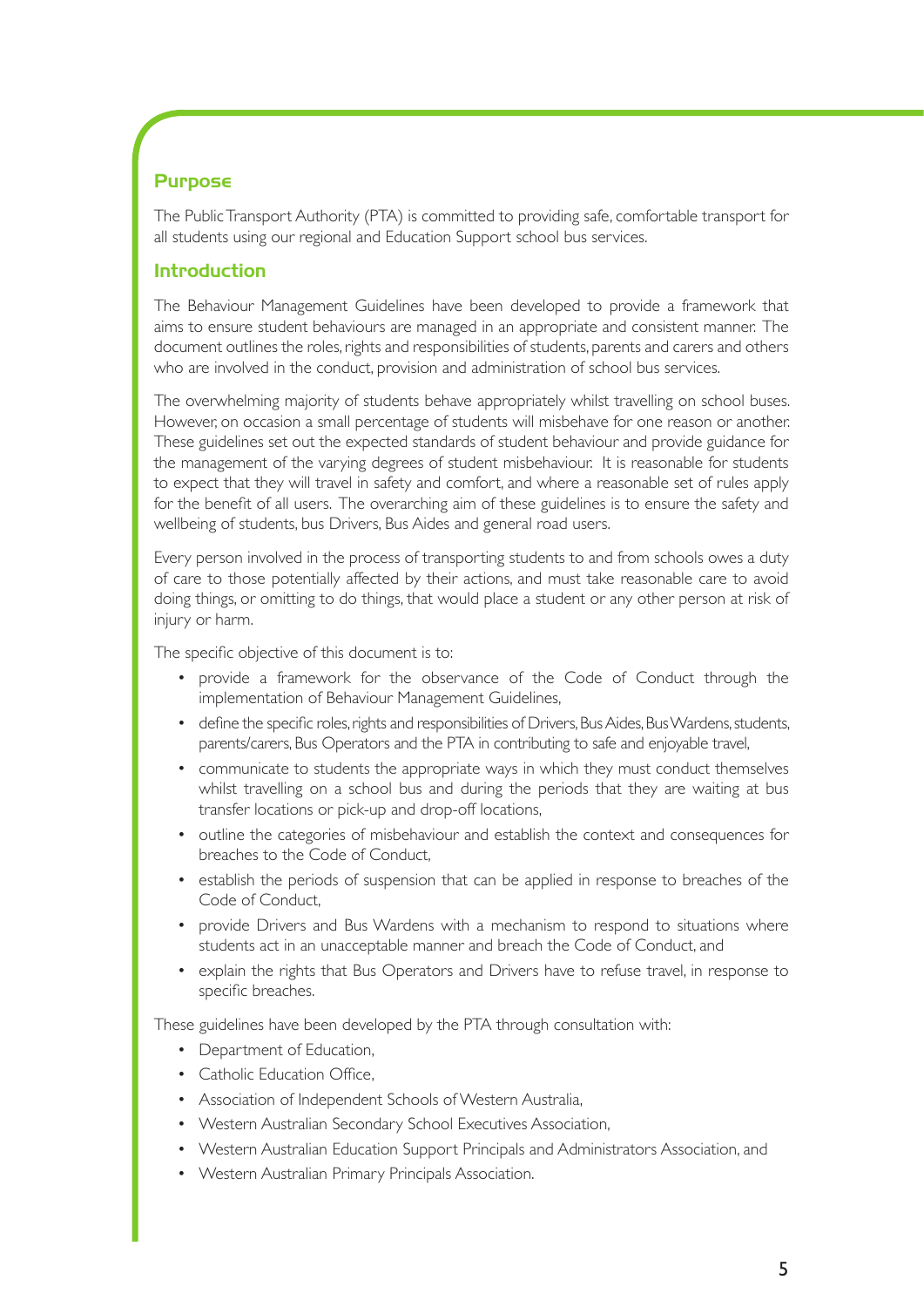# Code of Conduct

The PTA has developed a Code of Conduct to clearly explain the standards of behaviour expected from students. This Code applies to all students travelling on Government contracted school buses managed by the PTA. A copy of the Code of Conduct is at Annex A.

The consequences of breaches to the Code of Conduct are addressed in 'Breaches of the Code of Conduct' later in this document.

## Roles and Responsibilities

#### **Students**

Students have an obligation to conduct themselves in a manner that ensures both their comfort and safety and the comfort and safety of others. To assist students in understanding their obligations the PTA has developed a Code of Conduct. By its nature, the Code of Conduct is the instrument that defines a minimum standard for behaviours. It provides examples of both acceptable and unacceptable behaviours but is not intended to be an exhaustive list of either. Compliance with the Code of Conduct is a condition of travel, any breaches may result in suspension or jeopardise the continuation of future entitlement to Transport Assistance.

Students are responsible for:

- following the Code of Conduct,
- following the direction or instructions of the Driver, Bus Aide or Bus Warden at bus loading /transfer locations, and
- reporting any unsafe behaviour to the Driver, Bus Aide or Bus Warden at bus loading / transfer locations.

Students can expect:

- to enjoy a safe and comfortable journey,
- to be respected and treated fairly by the Driver, Bus Aide or Bus Warden at bus loading / transfer locations and other passengers,
- that their property will be respected, and
- to be free from bullying and harassment.

#### Parents / Carers

In accepting the conditions of travel, parents and carers acknowledge that they are responsible for their children's ongoing behaviour. They have a responsibility to ensure that their children understand and uphold the Code of Conduct. They also have the right to expect that their children are transported to school and home again safely.

Parents / carers play a significant role in the overall behaviour management strategy. They should expect to be communicated with following any breach to the Code of Conduct. This may be by direct communication by the bus Driver, Bus Aide, Bus Operator or officers from the PTA. The initial communication may be in the form of a Behaviour Management Notice.

Parents / carers are required to:

- understand that they are responsible for their children's behaviour and must ensure that their children understand and conform with the Code of Conduct,
- ensure that their children are transported safely to and from the bus services,
- communicate appropriately with Bus Wardens, Drivers and other officers from both the Bus Operator (Contractor) or the PTA, including instances where they are required to discuss their child's misbehaviours,
- be available to meet and discuss their children's behaviour and support decisions arising out of such discussions, and
- make their children available to attend, and accompany them to, an interview with officers from the PTA as a result of Category 4 breaches to the Code of Conduct.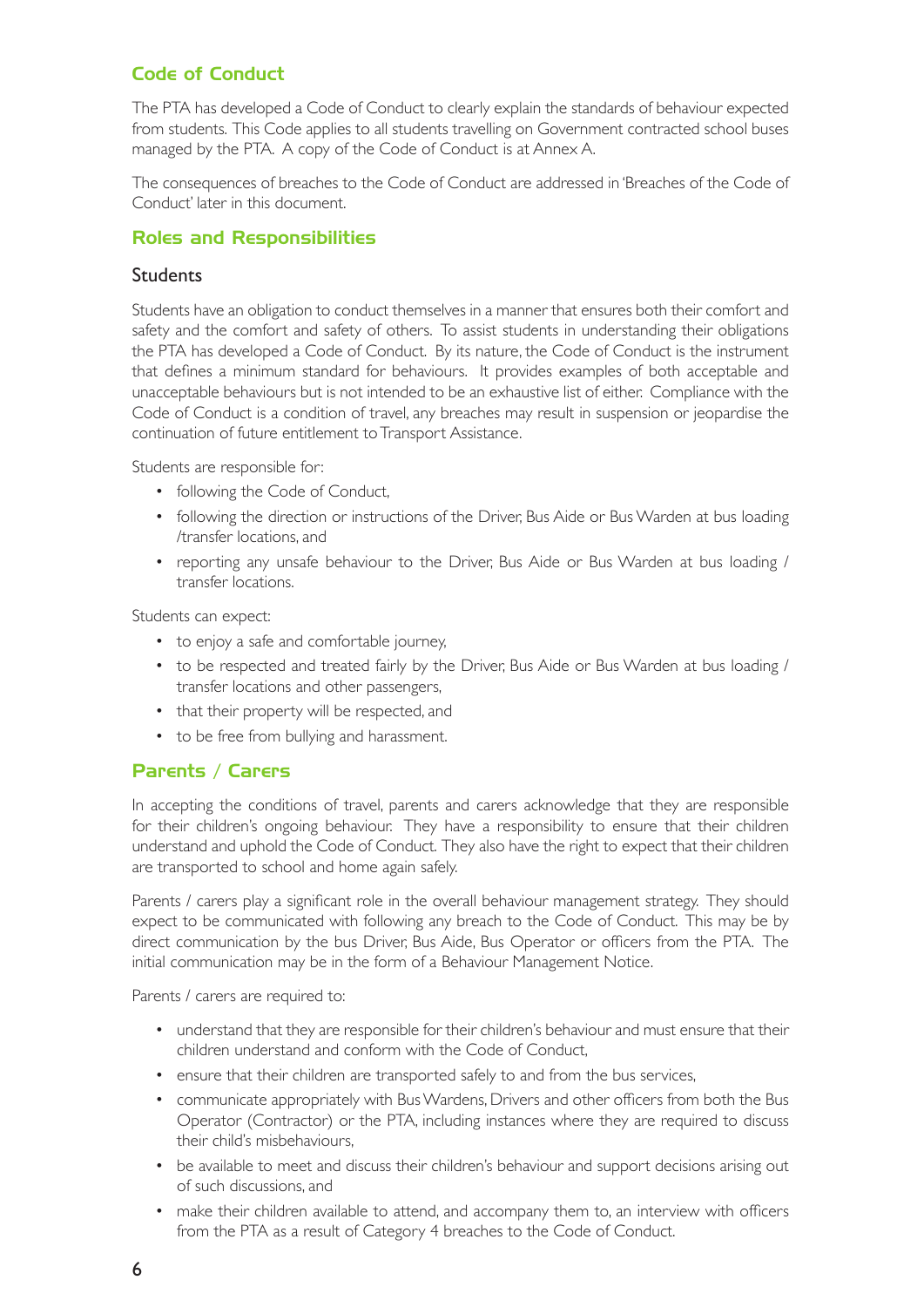Parents / carers can expect to:

- be treated fairly and with respect by bus staff, Bus Wardens, Bus Operators and PTA officers,
- receive accurate and timely information regarding their children's behaviour,
- be advised of the outcome of any investigations,
- have their concerns listened to and considered in a fair manner, and
- have the PTA review the decision to withdraw Transport Assistance, based on extenuating circumstances or in the event that the child was treated unfairly.

Parents should be aware that in the event their child causes malicious damage to a bus or property they are likely to be required to pay for the replacement or cost of any repairs. In this event, the Bus Operator or the PTA may seek compensation from parents/carers.

## Bus Operators (Contractors)

Whilst specific responsibilities in relation to the management of student behaviour are outlined in all contract agreements, Bus Operators are also committed to providing safe and comfortable transport for students.

Bus Operators are responsible for managing behaviours of students travelling on government contract school buses. Bus Operators are required to implement student behaviour management strategies and use a variety of methods to encourage appropriate behaviour. Some of these strategies are outlined at Annex B.

Bus Operators are responsible for informing the PTA of outcomes as a result of breaches to the Code of Conduct and any subsequent action that's taken, including the withdrawal of Transport Assistance. Where an incident is serious or significant in nature i.e. a Category 4 breach, Bus Operators will inform the PTA to gain assistance in managing the process.

Bus Operators are generally the main point of contact for drivers, Bus Wardens, parents/carers and other stakeholders when incidents of misbehaviour occur.

Bus Operators are responsible for:

- taking action as a result of an incident, and in accordance with the Behaviour Management Guidelines, determining an appropriate penalty,
- reviewing Behaviour Management Notices and taking the appropriate action,
- determining and enforcing the penalties in line with the Behaviour Management Guidelines and issuing Suspension Notices and Interim Suspension Notices,
- working in partnership with bus staff, parents/carers and the PTA to resolve issues relating to the management of student behaviours,
- discussing individual breaches to the Code of Conduct with the school principal (where the school chooses to provide assistance), to gain a better understanding of the student's circumstances,
- communicating with parents as a result of student misbehaviours,
- lodging incident reports on-line through the SBS website,
- the management of bus transfer/loading locations where there is a direct bus to bus transfer and no Bus Warden is present to provide supervision,
- providing bus staff and students with a safe working and travelling environment,
- implementing an appropriate Incident & Investigation Management Procedure,
- with the assistance of the PTA, provide bus staff with instruction, information and training relating to appropriate student behaviour management principles,
- making bus staff available for training provided by the PTA in behaviour management,
- making bus staff available for interview as part of an investigation relating to behaviour management,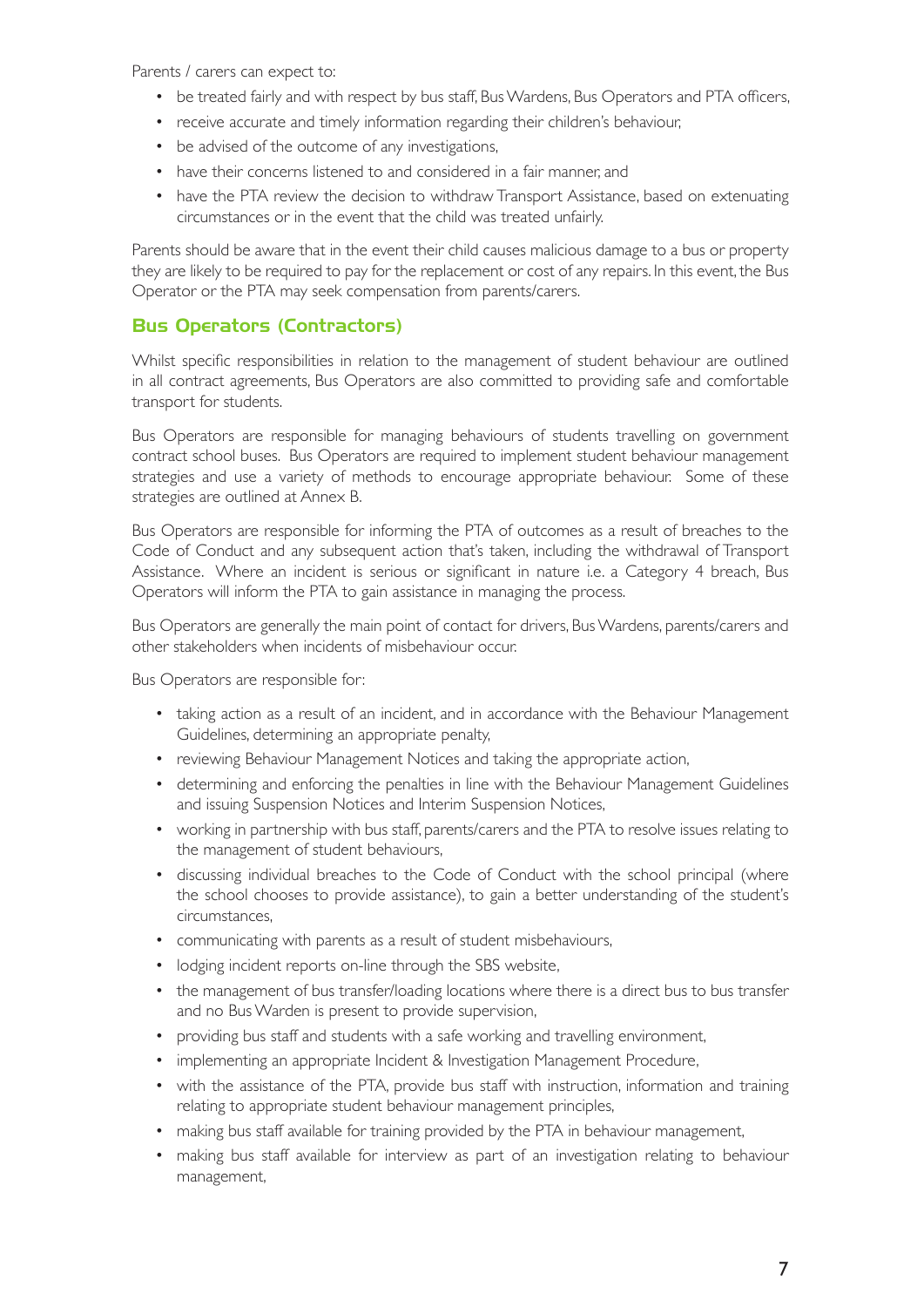- taking the appropriate action in accordance with these guidelines where schools report misconduct by students at a bus transfer / loading locations but only to the extent there is a DoE staff member providing supervising of the students registered to travel, and
- Informing the school that a suspension notice has been issued as a consequence of a student's behaviour, which may affect the student's attendance at school.

Bus Operators can expect to:

- be treated with courtesy and respect by students and parents/carers at bus loading / transfer locations and officers from the PTA,
- receive accurate reports from bus staff regarding the behaviour of students,
- receive support from the PTA in response to actions taken whilst following the Behaviour Management Guidelines,
- be advised of the outcome of any investigations conducted by the PTA, and
- receive support and open communication from parents/carers regarding students travelling on bus services that they are contracted to provide.

# Bus Staff

## **Drivers**

Drivers of school buses have the important role of driving the bus in a safe manner as well as ensuring the safety and security of all passengers. Drivers are also required to issue reasonable directions to ensure compliance with the Code of Conduct. They are also required to respond to emergency situations in an appropriate and timely manner.

Drivers are required to:

- operate the bus in a safe manner, taking into consideration the conditions and circumstances on a day-to-day basis,
- hold appropriate Driver's licenses, permits and qualifications,
- conduct themselves in a professional and courteous manner to students, Bus Aides, Bus Wardens, parents / carers and others who are affected by the conduct of bus services,
- uphold the responsibilities of the role, as prescribed by the contract under which the service is provided and also in conjunction with the Driver's Operating Guide,
- implement effective strategies that encourage appropriate behaviours and discourage/prevent misbehaviours,
- remind students of the Code of Conduct and Bus Rules and the consequences
- enforce the Code of Conduct, and take the appropriate steps as outlined in the Behaviour Management Guidelines, and
- to record and report incidents in accordance with the instructions provided by the Bus Operator.

Drivers can expect:

- to be provided with a safe working environment,
- to be trained in behaviour management strategies and incident reporting procedures,
- to feel safe and treated with respect, courtesy and be free from abuse,
- to receive support from the Bus Operators, Bus Aides parent/carers, Bus Wardens at bus loading / transfer locations and the PTA when managing student behaviours in accordance with these Guidelines, and
- to receive a timely response to the issuance of Behaviour Management Notices.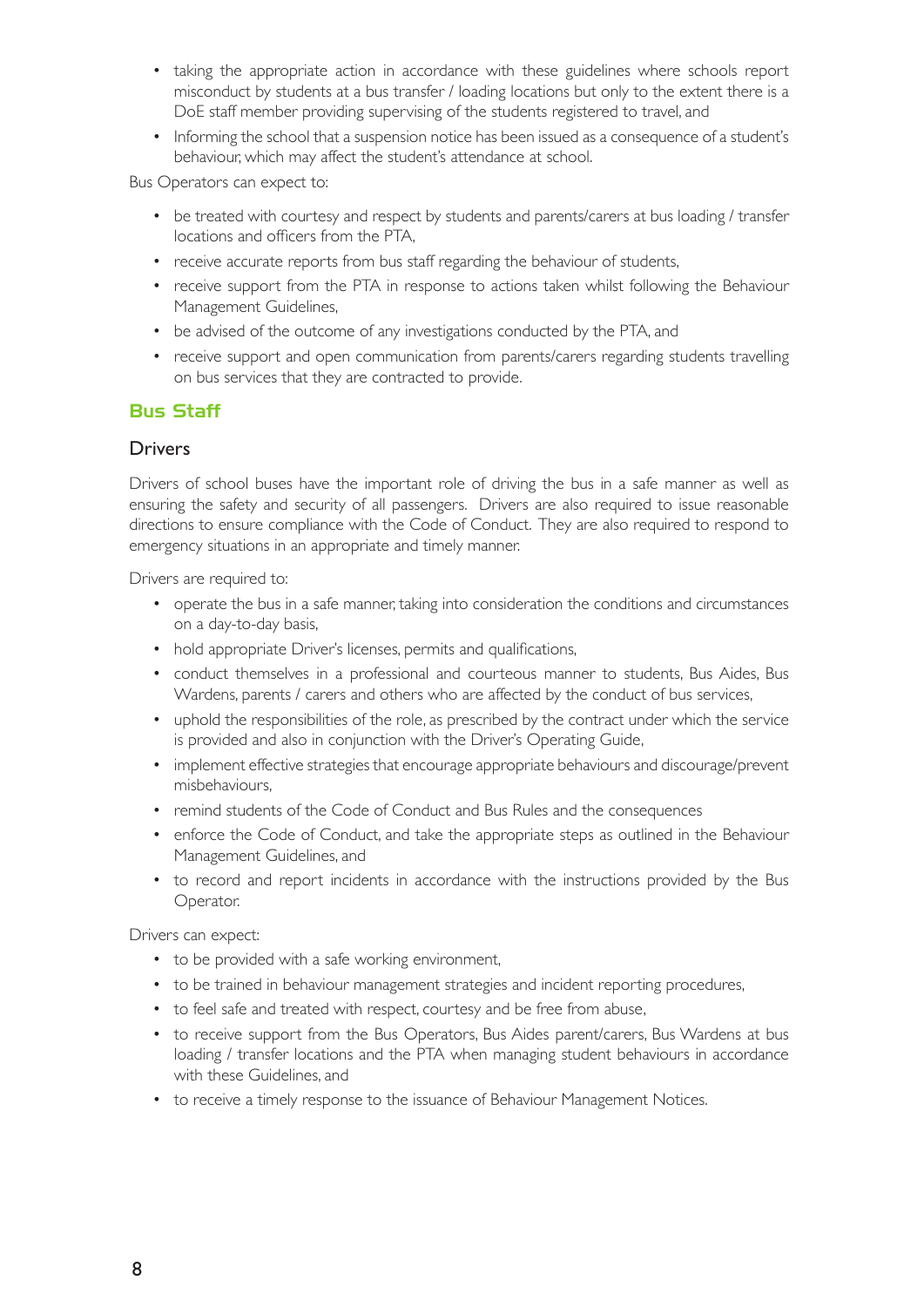# Bus Aides

Some school bus services require the presence of Bus Aides for the safety of students. Bus Aides play vital roles in the provision of school bus services, particularly those services providing Transport Assistance for students attending Education Support facilities and travelling to Respite Centres.

Bus Aides are responsible for:

- creating and maintaining a safe environment for all students on the bus,
- hold appropriate licenses, permits and qualifications,
- conduct themselves in a professional and courteous manner to students, Drivers, parents / carers and others who are affected by the conduct of bus services,
- uphold the responsibilities of the role, as prescribed by the contract under which the service is provided and also in conjunction with the Driver's Operating Guide – Instructions for Bus Aides ,
- inform and discuss with the Driver any behavioural problems that may relate to self-harm, be dangerous or invasive to other students or which may pose a safety risk to other passengers,
- in conjunction with the Driver, and in so far as is practicable, devise and employ behaviour management strategies appropriate to the needs and capacities of individual students, particularly those with intellectual or emotional disabilities,
- ensure that, taking into account the intellectual and emotional capacities of individual students, all students abide by the principles set out in the Code of Conduct,
- in the event of an accident or emergency, follow the instructions of the Driver, and
- ensure harnesses are, where required, worn and correctly fastened.

Bus Aides can expect:

- to be provided with a safe working environment,
- to be trained in behaviour management strategies and incident reporting procedures,
- to feel safe and treated with respect, courtesy and be free from abuse, and
- to receive support from the Bus Operators, bus Drivers, Bus Wardens, parent/carers, and the PTA when managing student behaviours in accordance with these Guidelines.

#### BusWardens

Bus Wardens are employed by the Bus Operator to supervise bus loading / transfer locations. As part of these duties they are required to ensure student behaviour is managed in line with these guidelines.

Bus Wardens are required to:

- provide direction and instruction to students,
- conduct themselves in a professional and courteous manner when interacting with students, parents/ carers, bus staff, Bus Operators, school staff and others who are involved in the conduct of school bus services,
- implement effective strategies that encourage appropriate behaviours and discourage/prevent misbehaviours and
- record and report incidents to the Bus Operator.

Bus Wardens can expect to:

- be provided with a safe working environment,
- receive cooperation from students,
- be trained in basic incident reporting procedures,
- feel safe and treated with respect, courtesy and be free from abuse,
- receive support from bus staff, Bus Operators, parent/carers and the PTA when managing student behaviours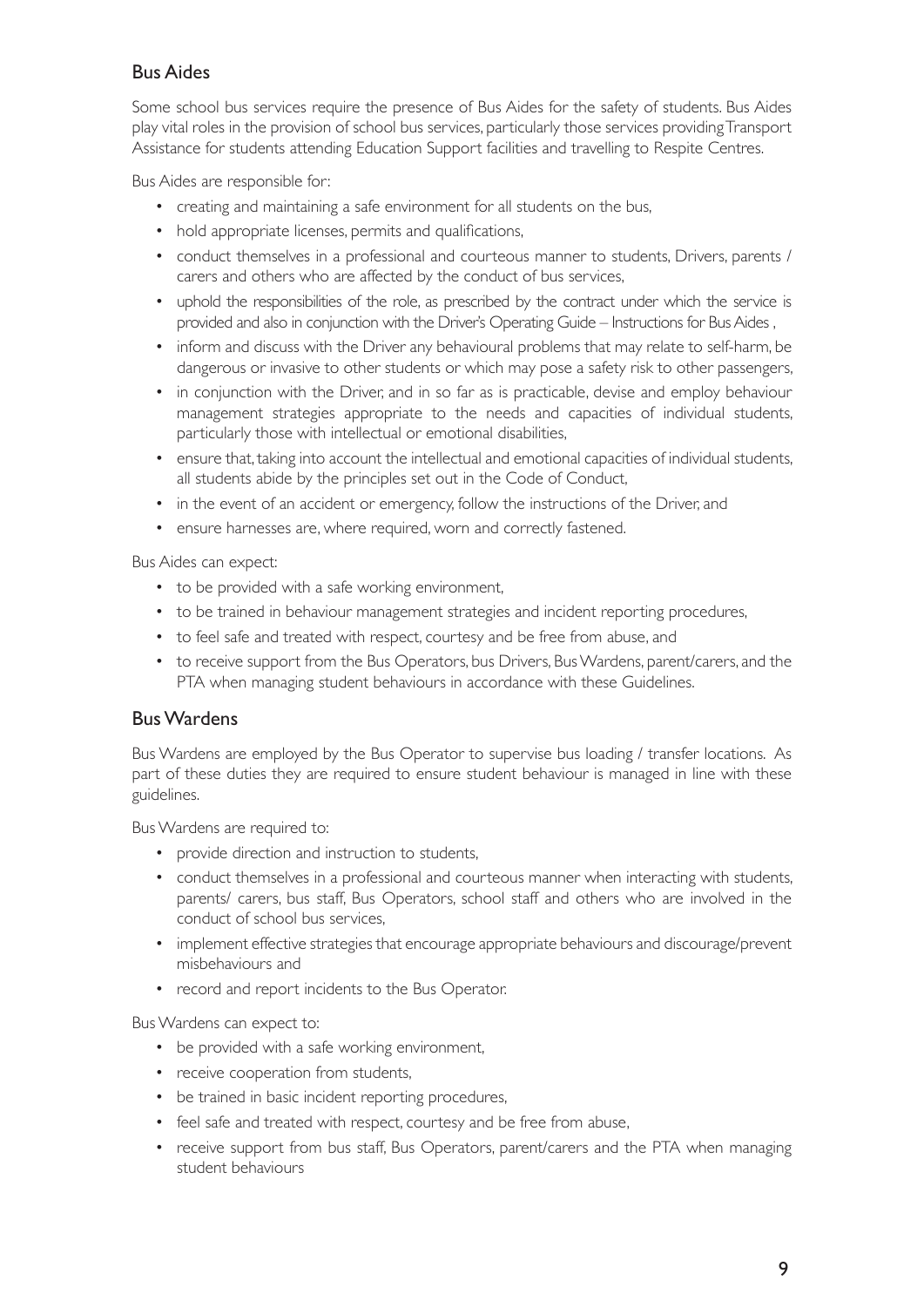# Department of Education

The Department of Education (DoE), has no formal responsibility for the management of behaviours of students travelling on government contract school buses.

However, there is often a requirement for the PTA and the DoE to provide information between departments that may influence student behaviour management. To achieve this:

Schools may, where they choose to assist:

- provide assistance in managing breaches of the Code of Conduct by offering further solutions through their personal knowledge of a situation or the student/s themselves,
- advise their students of the Code of Conduct and the consequences of breaching the Code,
- providing an appropriate venue for conducting student interviews, conducted by the PTA where necessary.

Schools have the right to expect:

- to be informed of any issue which has occurred on the school bus that may have direct consequences in relation to a student's behaviour or safety whilst attending school,
- to be informed of any behavioural management strategies implemented to address a student's behaviour where a suspension from travel is issued and is likely to impact on their attendance at school.

# Public Transport Authority

The PTA has the overall administrative responsibility for the implementation of the Student Behaviour Management Guidelines and has responsibility for the management of Category 4 breaches to the Code of Conduct.

The PTA is responsible for:

- the development of, implementation and reviewing the Code of Conduct and Behaviour Management Guidelines, in consultation with relevant stakeholders,
- ensuring that a safe environment is established and maintained for all passengers and bus staff,
- providing advice to drivers, Bus Aides, Bus Wardens, Bus Operators, parents/carers and other stakeholders on issues of policy relating to behaviour management,
- advising parents/carers of the Code of Conduct and the consequences of breaching the Code,
- providing information, advice and training on behaviour management to bus staff, who have a role in managing student behaviours, and
- investigating complaints where breaches of the Code of Conduct have not been managed in accordance with these guidelines.

The PTA has the right to expect:

- Bus Operators manage the behaviours of students travelling on their buses,
- Bus Operators and bus staff implement and fully adopt the requirements of the Behaviour Management Guidelines and to employ appropriate strategies to ensure that the Code of Conduct is upheld,
- that students will uphold the Code of Conduct and behave themselves in an appropriate manner,
- cooperation between all parties to resolve issues of Bus Operator misconduct, and
- Bus Operators / bus staff to provide safe and comfortable travel for students.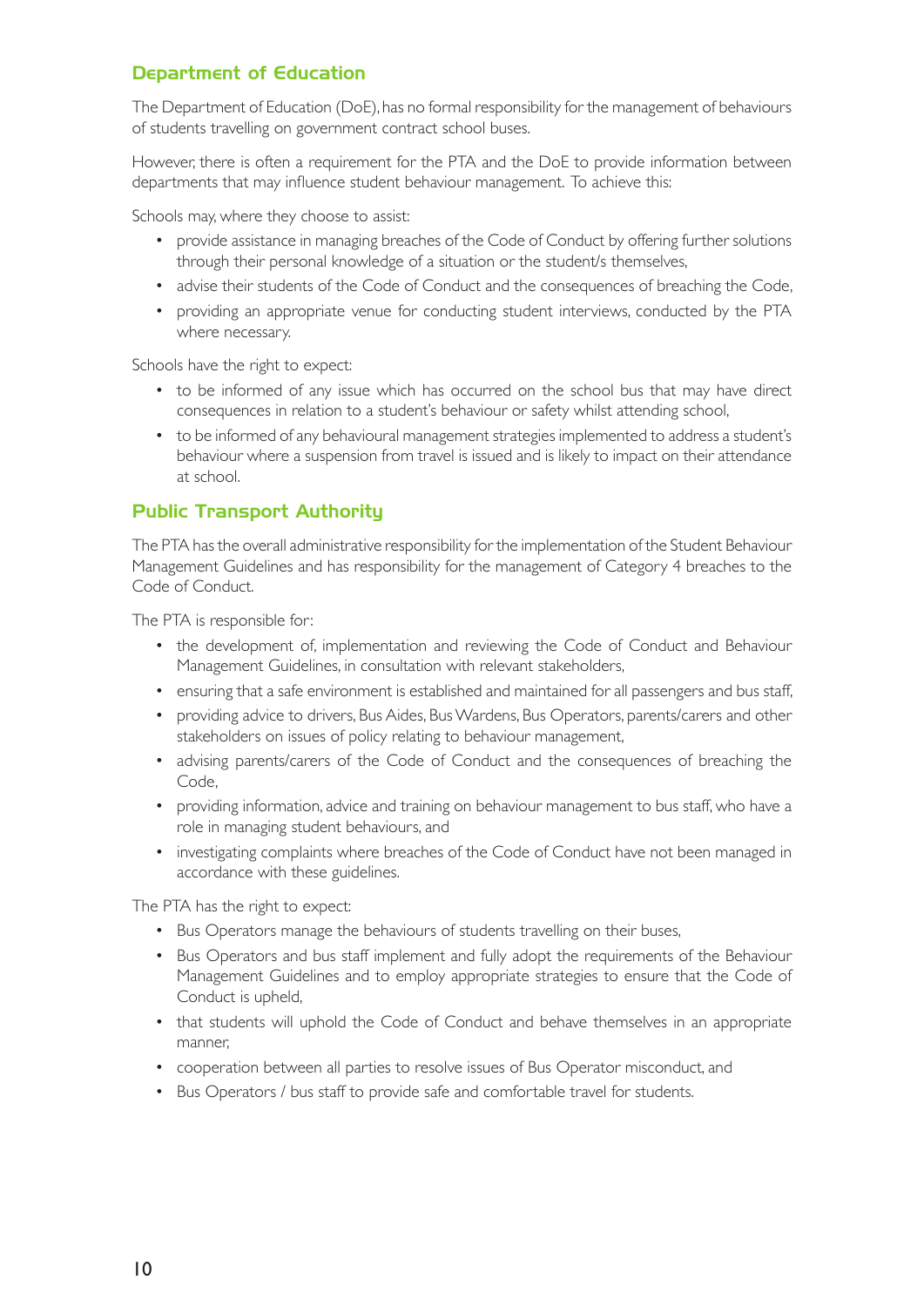# Breaches of the Code of Conduct

The Behaviour Management Guidelines provide a framework for responding to breaches of the Code of Conduct.

There is an expectation that Drivers, Bus Aides and Bus Wardens will adopt appropriate strategies aimed at providing a positive environment that focuses on prevention. At any time that an incident is reportable, the Driver or Bus Warden at bus loading / transfer locations is required to complete and issue a Behaviour Management Notice to the student.

The processes for dealing with individual categories are outlined in the Process Flowcharts.

Depending on the nature and severity of the misbehaviour, the Driver may take immediate action to remove the child from the bus, and may be required to make arrangements for alternate transport. In situations where alternate transport is considered necessary, parents/carers will be contacted and are expected to make arrangements to transport their by their own y their own arrangement.

There are often complex issues associated with child misbehaviour. In deciding the appropriate response in cases of reportable misbehaviour, consideration must be given to the circumstances surrounding the event, and in particular, the extent to which the safety, security and well being of other passengers, Drivers, Bus Aides or Bus Wardens are threatened by that behaviour. Whilst these guidelines are applicable to all school bus services, special consideration must be given to students with special needs as frequently poor behaviour responses are a symptom of their disability and can be anticipated by experienced bus staff. In these cases individual strategies should be developed for ongoing management of behaviour related issues.

# Categories of Breaches of the Code of Conduct

To promote consistency and fairness in responding to breaches to the Code of Conduct, specific misbehaviours have been categorised. The categories are:

Category 1: Nuisance & Non-Compliant Behaviour

Category 2: Threatening & Improper Behaviour

Category 3: Dangerous & Highly Offensive Behaviour

Category 4: Extremely: Dangerous, Destructive & Offensive Behaviour

#### Category 1: Non-Compliant & Nuisance Behaviour

This includes behaviours, which may be irritating, unpleasant but not physically dangerous. Examples:

- Failing to follow the reasonable directions of bus staff or Bus Wardens at bus loading / transfer locations and other passengers, e.g. failing to reposition a school bag/equipment which is in a location where it may cause others to trip.
- Failing/refusing to wear a seatbelt where fitted.
- Distracting the Driver by persistent noise.
- Stopping others from disembarking at their stop.
- Eating on the bus (unless for medical reasons or with the permission of bus staff).
- Refusing to show a bus pass where required.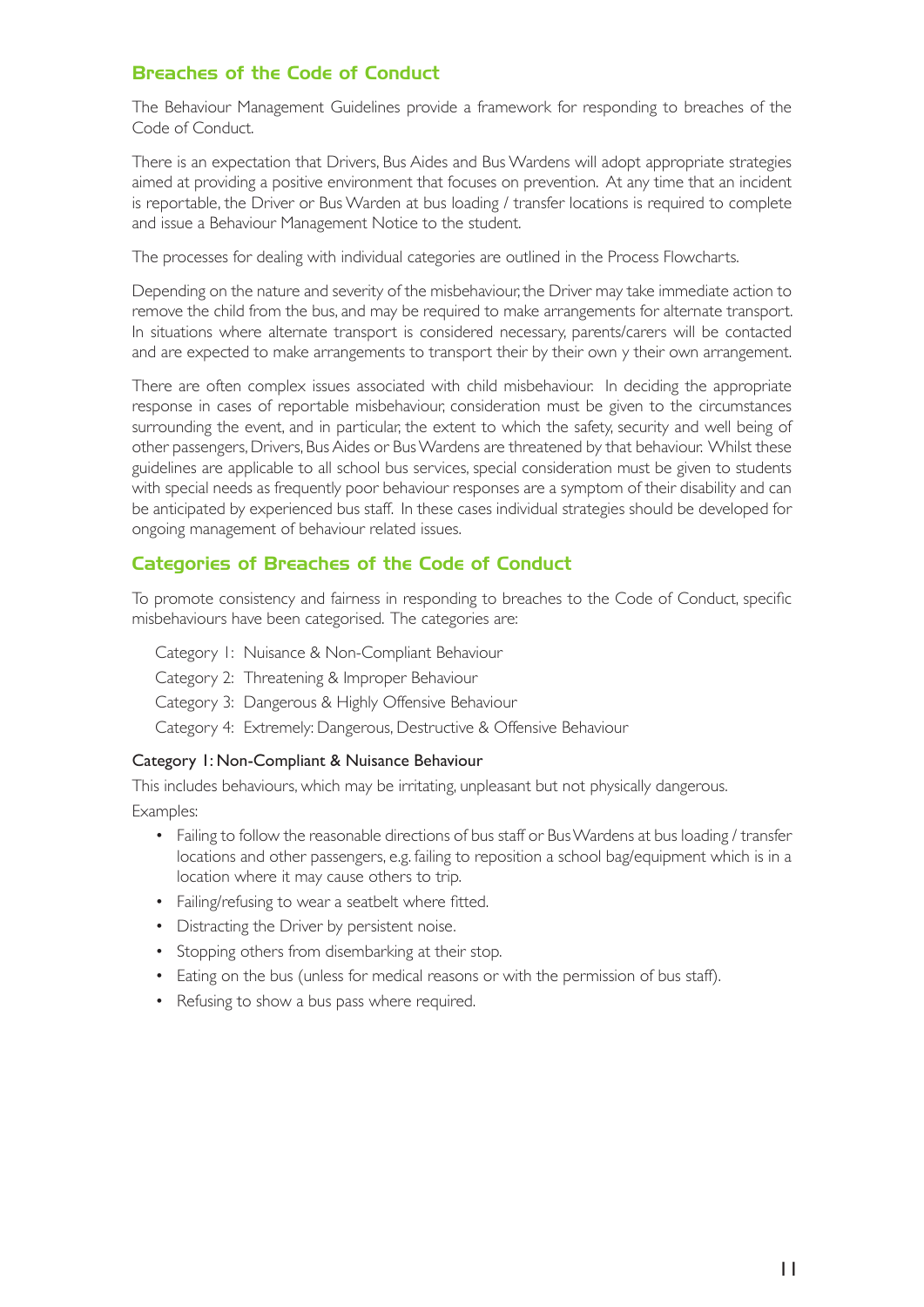# Category 2: Threatening & Improper Behaviour

This category includes behaviours where the actions of the student may cause discomfort or distress to others:

- Harassing and bullying other passengers.
- Verbally threatening bus staff or Bus Wardens at bus loading / transfer locations and other passengers.
- Using a device to obtain images or audio recordings of others.
- Using offensive language.
- Stopping others from disembarking at their stop.
- Antisocial behaviour, e.g. discussing topics of an inappropriate nature with other passengers, including possessing and/or displaying mildly explicit and/or offensive material.
- Failing to observe a socially acceptable hygiene standard, e.g. spitting.

# Category 3: Dangerous & Offensive Behaviour

This category includes behaviours where there is the likelihood of significant injury and actual minor injury is caused to individuals: • Fighting.

- Allowing any part of their body to protrude from the bus.
- Deliberately making contact with the school bus, whilst the bus is approaching or departing a pickup location.
- Antisocial behaviour, e.g. discussing topics of an explicit or alarming nature, inappropriate or unwanted physical contact with other passengers.
- Interfering with emergency equipment, e.g. emergency hammers, fire extinguishers.
- Throwing objects that have the potential to cause harm or damage.

#### Category 4: Extremely: Dangerous, Destructive & Offensive Behaviour

This category includes behaviours that are very dangerous or offensive to individuals or destructive to property. In some incidences, substantial physical injury or extreme distress is caused.

*Examples:*

- Possessing, consuming, or be under the influence of alcohol or a prohibited substance.
- Inappropriate, sexually explicit behaviour.
- Deliberate destruction of property, including to the vehicle, personal or Government property.
- Physically attacking the Driver or other passengers.
- Pushing students out through the doors or windows.
- Lighting a fire on the bus.
- Interfering with the safe mechanical operation of the bus.
- Bringing an object or implement on the bus that is designed or has an intended use as a weapon.

Please note that the lists of examples above are not intended to be exhaustive, but used as a guide only.

Specific factors to consider as part of determining the appropriate response to the breach of the Code of Conduct include:

- The threat to the safety of passengers on the bus and the nature of the incident,
- The age and maturity of the student, and / or
- Whether the breach was a first or one of a series of repeat incidents for which the student has previously been cautioned or suspended.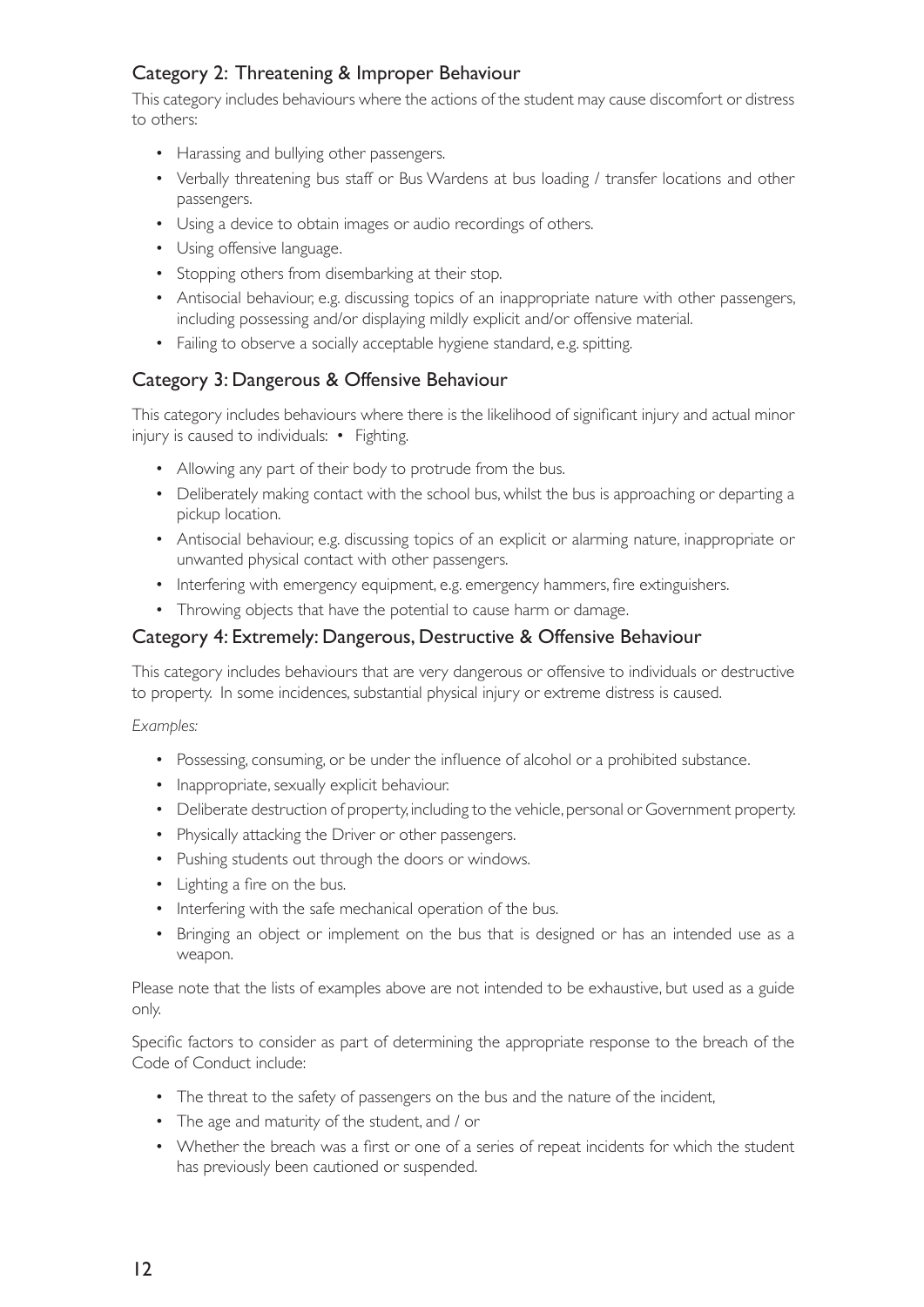Please note that all incidents of student misbehaviour are recorded against the student's personal record. Where a student re-offends within a prescribed period as outlined below, the previous incidents will be considered when determining a subsequent penalty. It should also be noted, that where a student has been suspended from a bus service the retention period will start when transport assistance is reinstated.

## Retention Periods:

- Category 1: 3 months
- Category 2: 4 months
- Category 3: 6 months
- Category 4: 12 months

Students will always be given the opportunity to reform inappropriate behaviours and in-line with this, once the retention period is exhausted, previous incidents and suspensions will no longer be used to determine penalties.

In the event that a period of suspension falls over a school holiday period, the period of suspension will continue after that holiday period.

The following diagram shows the prescribed responses to breaches of the Code of Conduct. You will note that for the lesser categories of misbehaviour i.e. Category 1 and 2 the initial response is to award cautions, in contrast to this, initial responses to Category 3 and 4 offences are suspensions from the bus.



*It should be noted that where there are extenuating circumstances responses to misbehaviour may be varied to suit the situation.*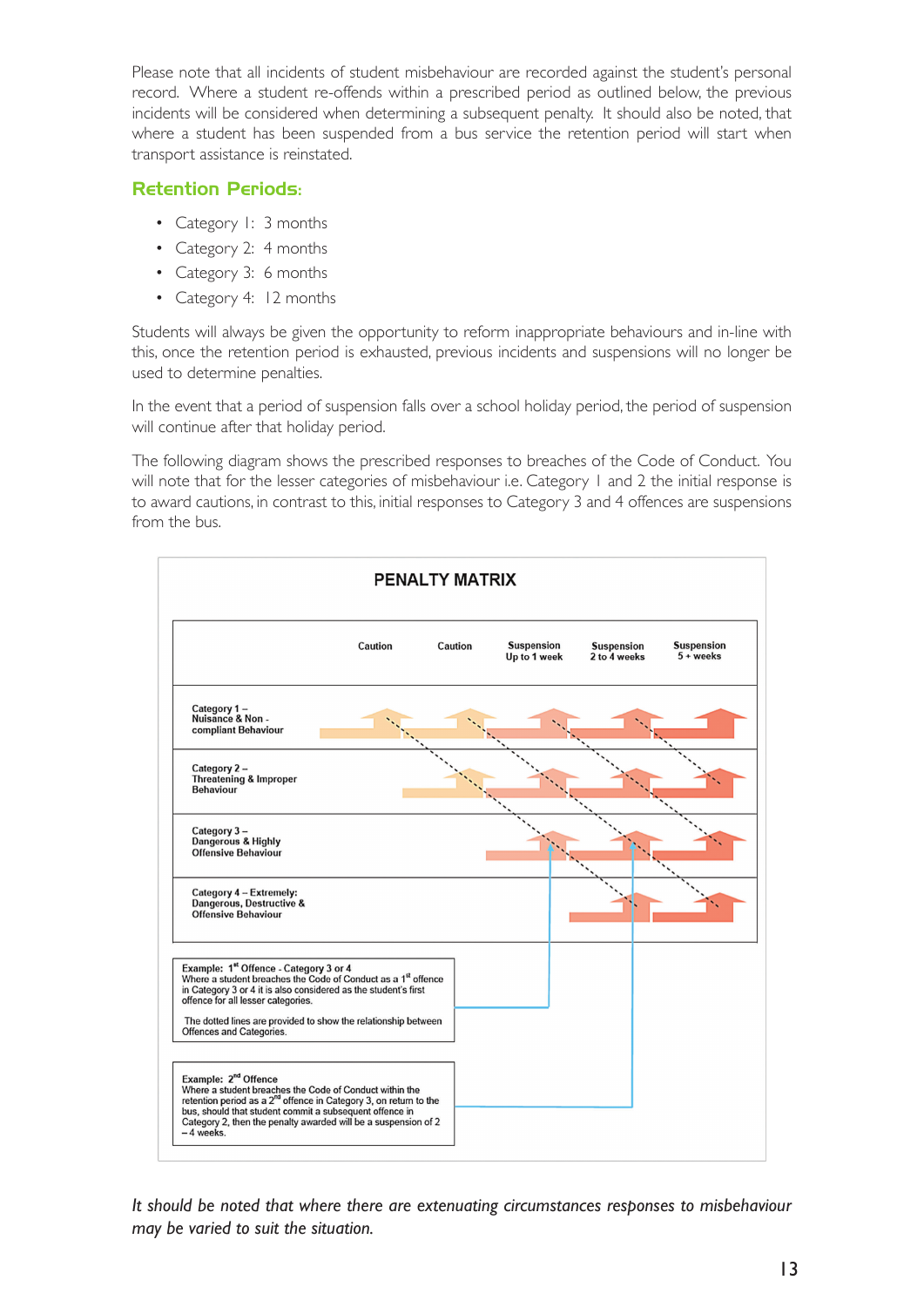# Refused Travel

The decision to refuse travel to students is given to Drivers through contractual conditions with bus contractors and only under extreme circumstances.

Where a bus contractor holds the reasonable belief that a student on the contract school bus constitutes, or is likely to constitute, a danger to the health, wellbeing or safety to the Driver, Bus Aide, the student himself or herself or any other person on the school bus, the contractor may:

- stop the school bus and arrange for the Student to be removed from the school bus and placed in the care of a responsible adult, or
- convey the student to either the school attended by that student or the student's home. and thereafter refuse to carry the student on the school bus until otherwise directed to do so in writing by the PTA.

In these circumstances, it is reasonable to expect that the PTA and the Bus Operator will be supported by the Parent/Carer in providing private transport for their child. In the event that an immediate removal of transport assistance is deemed appropriate, an Interim Suspension Notice will be issued. This will remain in place until such time as an investigation is conducted and an outcome is reached. Once an outcome is reached either a formal suspension notice will be issued or transport assistance will be reinstated.

#### Behaviour Management Strategies

The most effective way of dealing with poor student behaviour is to attempt to reduce the likelihood in the first instance. To this end, the PTA in conjunction with Department of Education has developed a range of behaviour management strategies which may provide an environment and level of communication that encourages better behaviour. These strategies can be found at Annex B.

#### General Information

In circumstances where Transport Assistance is withdrawn from a student it must be understood that travel on all Government contracted school buses and any Conveyance Allowance payments are withdrawn for the period of suspension.

Where a student transfers from one contract school bus service to another, the details of misbehaviours are maintained and may be made available to Bus Operators as a means to ensure the safety and wellbeing of all passengers.

Additional information regarding entitlement and the application of Transport Assistance can be obtained via the Operational Policy Manual through the PTA's website at www.pta.wa.gov.au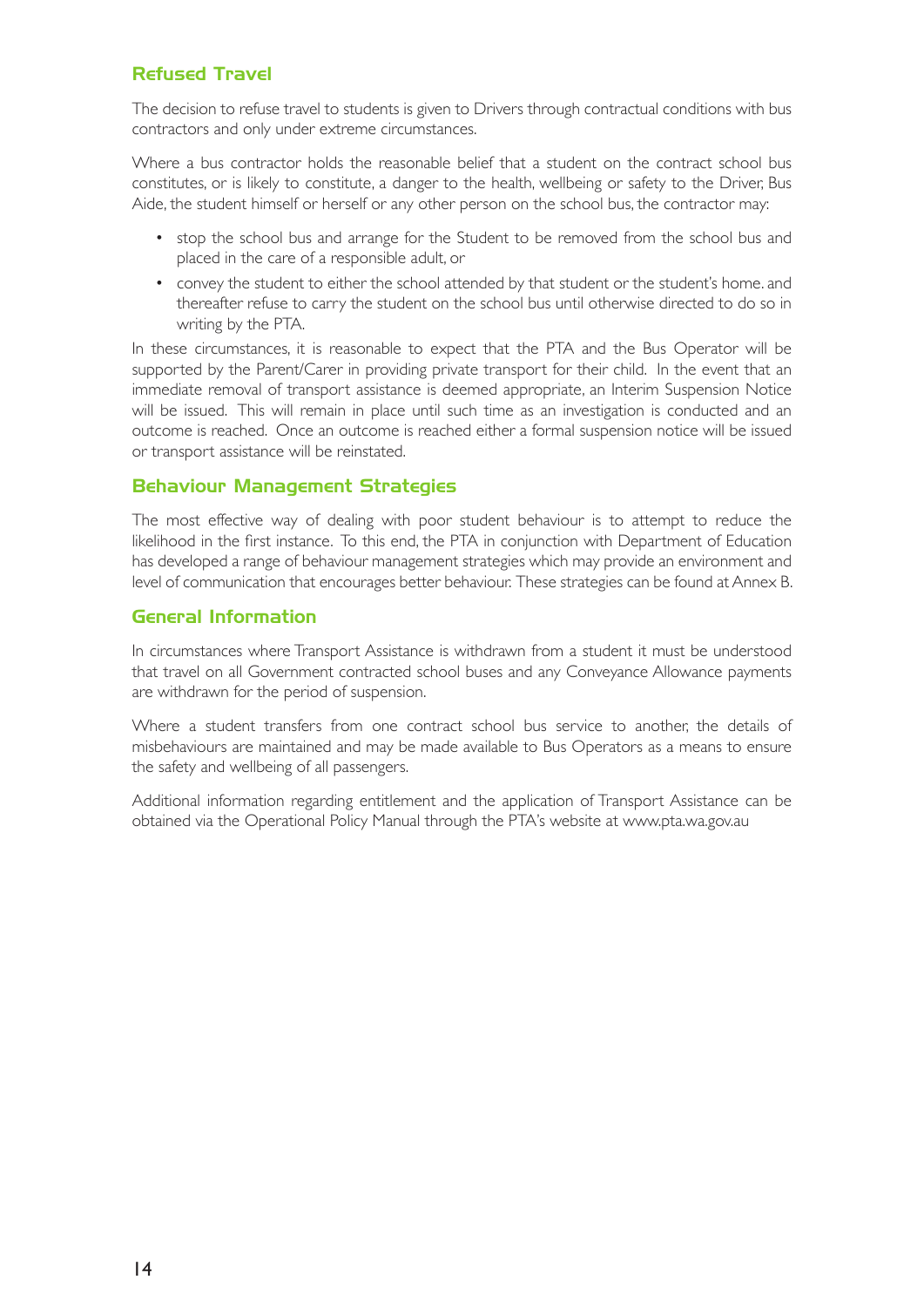# Annex A

| <b>CODE OF CONDUCT</b>                                                          |                                                                                                                                                                                                                                                                                                                                                                                                                                                                                                                                                                                                                                                                                                                                                                                                                                                                                                                                                                                                                                                                                                                                                                                                                                                                                                                                                                                              |  |
|---------------------------------------------------------------------------------|----------------------------------------------------------------------------------------------------------------------------------------------------------------------------------------------------------------------------------------------------------------------------------------------------------------------------------------------------------------------------------------------------------------------------------------------------------------------------------------------------------------------------------------------------------------------------------------------------------------------------------------------------------------------------------------------------------------------------------------------------------------------------------------------------------------------------------------------------------------------------------------------------------------------------------------------------------------------------------------------------------------------------------------------------------------------------------------------------------------------------------------------------------------------------------------------------------------------------------------------------------------------------------------------------------------------------------------------------------------------------------------------|--|
| Behaviour                                                                       | Examples of how to meet the Code                                                                                                                                                                                                                                                                                                                                                                                                                                                                                                                                                                                                                                                                                                                                                                                                                                                                                                                                                                                                                                                                                                                                                                                                                                                                                                                                                             |  |
| Respect other people<br>and property.                                           | • Respect other people and their possessions,<br>follow the bus Driver's directions without argument, and<br>• do not interfere with bus property, equipment, shelters and signs<br>by marking or damaging them.                                                                                                                                                                                                                                                                                                                                                                                                                                                                                                                                                                                                                                                                                                                                                                                                                                                                                                                                                                                                                                                                                                                                                                             |  |
| Wait for the bus in an<br>orderly manner.                                       | • Follow the supervising teachers or other DoE representatives at<br>bus loading / transfer locations,<br>• wait well back from the bus until it stops and allow other<br>passengers to leave the bus first,<br>• stand quietly without calling out or shouting, and<br>• do not push other people in the line.                                                                                                                                                                                                                                                                                                                                                                                                                                                                                                                                                                                                                                                                                                                                                                                                                                                                                                                                                                                                                                                                              |  |
| While on the bus,<br>behave yourself.                                           | Students must:<br>• Always follow instructions from bus staff,<br>• sit properly on a seat (in an allocated seat if directed by the Driver),<br>• wear a seatbelt (if fitted), at all times and in the correct manner,<br>• store school bags / equipment under the seat or in appropriate<br>luggage areas, and<br>• speak quietly and do not create unnecessary noise.<br>Students must not:<br>Bully other passengers,<br>٠<br>• place feet on the seats,<br>• fight, spit or use offensive language,<br>• throw any article around or from the bus,<br>• consume food or drink, or play music without the permission of the<br>Driver,<br>• use a recording device, of any description, to obtain images /audio<br>of other passengers or the Driver,<br>• smoke, (prohibited on all buses),<br>• possess, consume or be under the influence of alcohol or a<br>prohibited substance,<br>possess, discuss or distribute any material that may be considered<br>inappropriate or offensive, i.e. material of a violent or sexually<br>explicit nature.<br>• allow any part of your body to protrude out of the bus windows,<br>• stand whilst the bus is in motion,<br>• bring an object on the bus that is considered dangerous, or any<br>object that may be considered as intended as a weapon, and<br>• act in a manner that would be considered an offence under any<br>legislation. |  |
| Use approved bus stops.                                                         | • Students will only be allowed to get on or off the bus at an<br>approved bus stop, and<br>It is the responsibility of students to get off the bus at their<br>٠<br>correct stop.                                                                                                                                                                                                                                                                                                                                                                                                                                                                                                                                                                                                                                                                                                                                                                                                                                                                                                                                                                                                                                                                                                                                                                                                           |  |
| When leaving the bus,<br>do so in an orderly<br>manner                          | • Wait until the bus stops before standing to get off,<br>• Leave the bus in a quiet and orderly manner,<br>• Never cross the road in front of the bus. Wait until the bus has<br>moved away and it is safe to cross, and<br>• Use crossing or traffic lights if available.                                                                                                                                                                                                                                                                                                                                                                                                                                                                                                                                                                                                                                                                                                                                                                                                                                                                                                                                                                                                                                                                                                                  |  |
| In case of an emergency<br>or a breakdown, follow<br>the Driver's instructions. | • Wait until the bus stops before standing to get off,<br>• Leave the bus in a quiet and orderly manner, and<br>• Wait in the area indicated by the Driver.<br>Students must not:<br>Interfere with emergency equipment, unless instructed to do so<br>by the Driver.                                                                                                                                                                                                                                                                                                                                                                                                                                                                                                                                                                                                                                                                                                                                                                                                                                                                                                                                                                                                                                                                                                                        |  |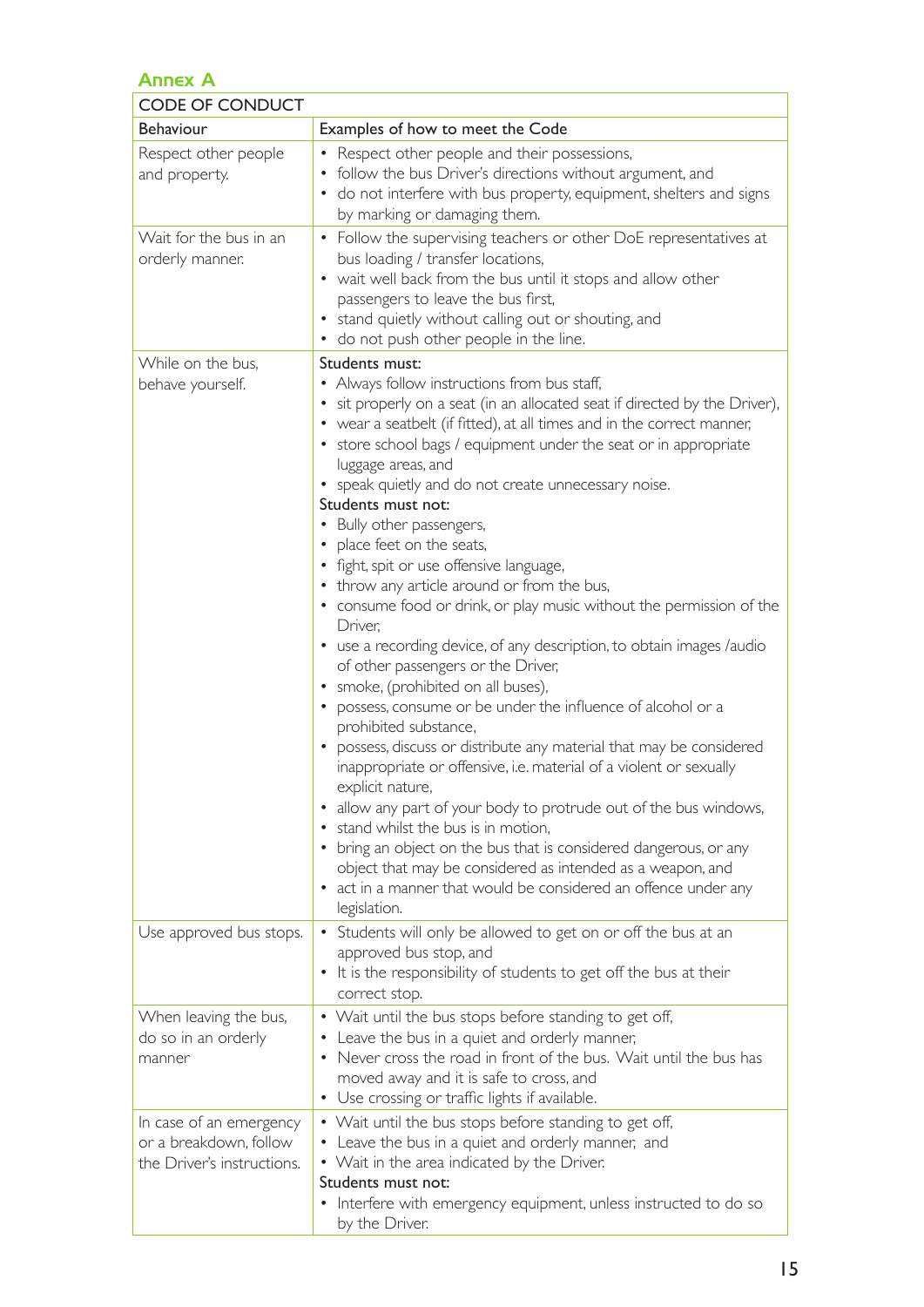# Annex B

## Behaviour Management Strategies for Bus Guidelines

To affect a successful outcome, when managing student behaviours on school buses, it is imperative that the student's age, capacity and intellectual ability is considered. Personal issues may also have an affect on a student that would ordinarily be well behaved. In these circumstances it would be prudent to liaise with the student's parent or carer to seek understanding and cooperation in identifying a workable solution.

Students travelling on education support vehicles are expected to behave appropriately when travelling in accordance with the general principles set out in the Code of Conduct and the particular Conditions of Travel which parents/carers acknowledge when they apply for Transport Assistance. However, special consideration will be given to students with intellectual disabilities. In addition, individual management plans may be implemented for students travelling on Education Support buses.

The following pages contain constructive advice on managing student behaviours. There are numerous practical ideas for dealing with students' behaviour in school and associated settings. They transfer well to situations involving school buses and are worth considering as strategies that may be adopted to assist drivers in managing student behaviours.

## The 80/15/5 rule

Any one technique/strategy for managing behaviour works great with 80 per cent of students.

- Somewhat with 15 per cent of students.
- And not at all with 5 per cent of the students.

Therefore you need many behaviour management tools, not just one. Avoid doing anything you wouldn't want done to yourself.

#### Giving information

Often in giving information to students we tell them what we want but not the why. Most of us like to know why we have to do things or be given a purpose to what's been asked.

- make statements short and non-judgmental
- use statements as gentle reminders before being more direct.

For example:

• 'Folks, lots of paper strewn around the bus. We need a clean up and I'd appreciate your help, thank you.' or

#### Brief talk

Quite often when talking to students about their behaviour, adults have a tendency to lecture at them and from the student's point of view go on and on and on. Students invariably tune out and so your message/s to them is lost. It's no different to us who tend to tune out when somebody goes on in a lecturing or nagging way. We don't like it and nor do students.

#### Keep corrective messages short and simple.

Instead of: 'Fiona, you're leaving the bus and chatting to your friend and you haven't even bothered to pick up your bag which is in the middle of the aisle, where you know it should not be. How many times have I told you about that and how many more times will I need to tell you? Somebody will fall over it and injure themselves. Please pick it up before that happens.'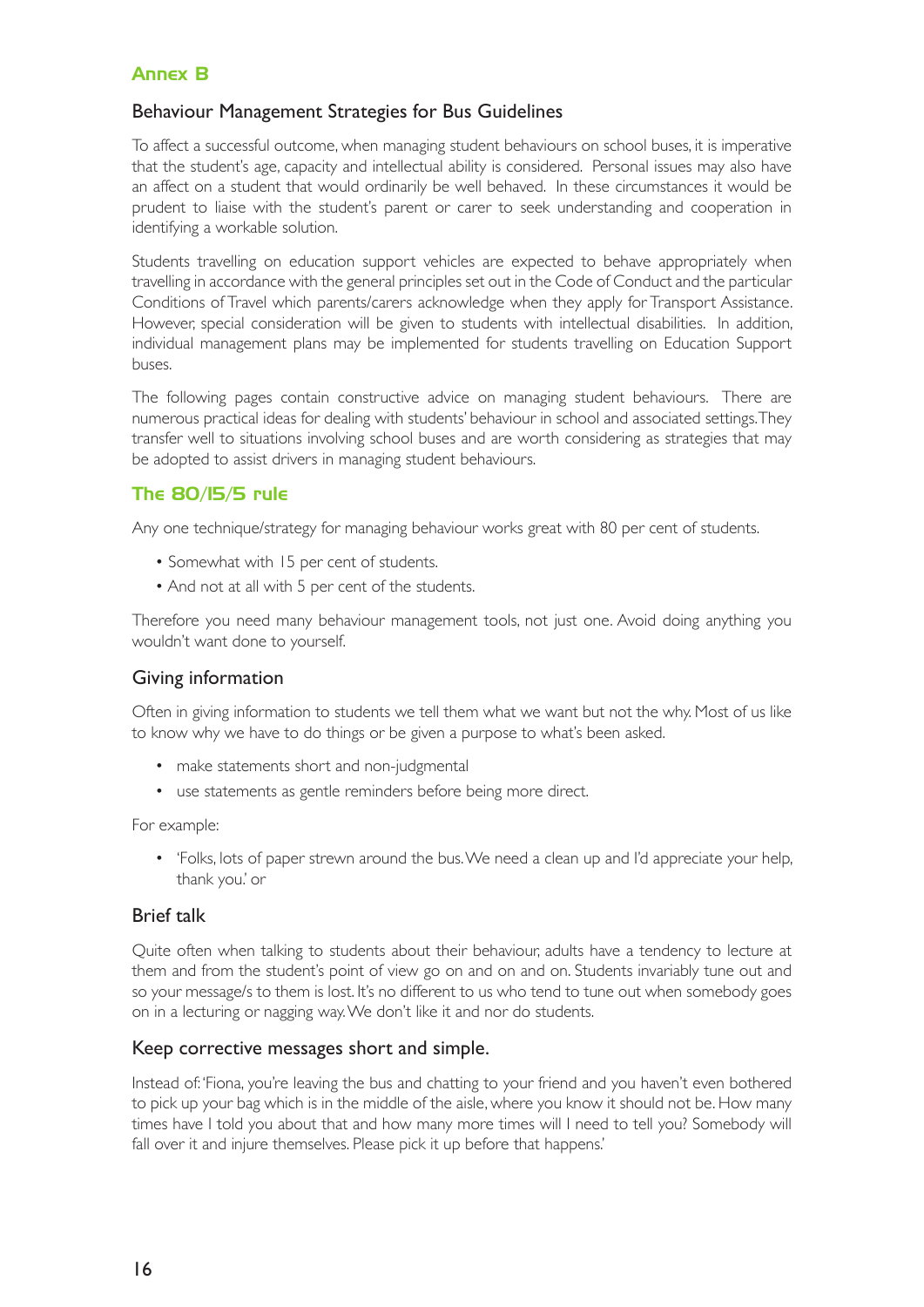Try: 'Fiona, your school bag.'

This technique avoids:

- nagging
- causing
- embarrassment
- negative self image
- retaliation from students
- tuning out and not listening to the message.

Short statements motivate students to:

- think about the limited information
- identify the problem
- devise a solution
- exercise their own initiative and resolve the problem.

# The "What" questioning idea

Questioning students about their behaviour opens up the opportunity for communication between yourself and the student/s, and opens up a more positive opportunity for students to learn from the situation rather than telling them what to do.

"What" questions encourage students to be more precise about what has occurred and avoids making personal, judgmental statements. For example questions such as the following place the responsibility onto the student to realise what they have done inappropriately, and to reflect upon how they may react to future incidents:

- What is your understanding of what happened?
- What are/could be the consequences?
- What would you do?
- What other possibilities exist?
- What are some other ways you could approach this issue?

The above questions also:

- encourage looking at positive ways of doing something about an issue,
- develops a more positive relationship between yourself and the student/s,
- supports students (and yourself) in recognising that there is often more than one way to solve a problem,
- allows the student to take responsibility to solve the current and future problems, and
- removes the onus from you believing that you have to 'solve all of the problems' on your bus.

# Avoid getting into power struggles

Do you have issues with students where they refuse to stop their behaviour when you have picked them up on it and in fact once you have, they increase the level of their misbehaviour?

It's then very tempting for you to show your annoyance, often through the raising of your voice, then the student raises the ante, and before too long you find yourself in a power struggle between yourself and the student. Also at this stage you may even have other students entering the fray and before you know it a 'verbal hell' breaks loose. What can you do?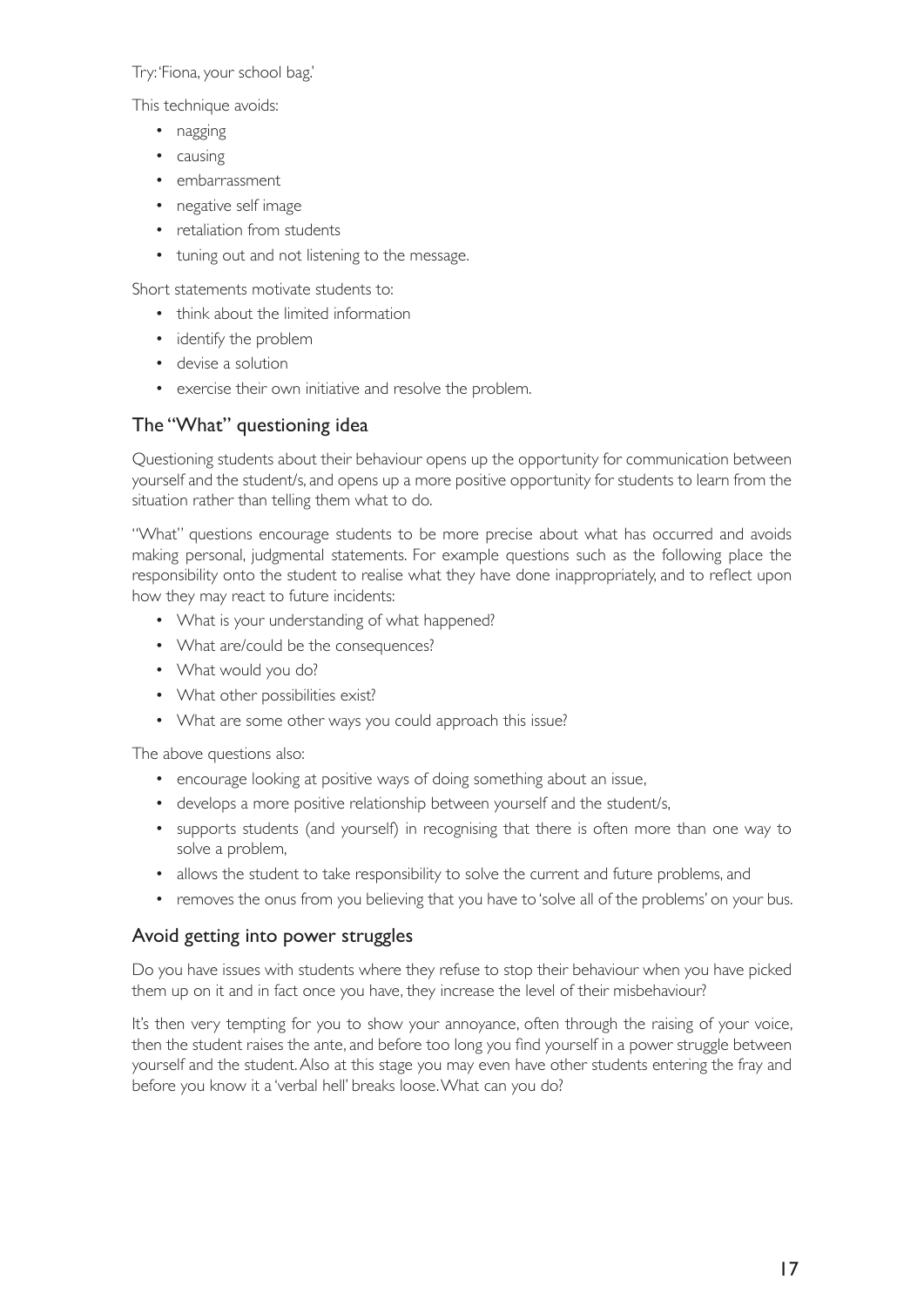The easiest piece of advice to give is to avoid putting yourself in the above situation as no one wins. Seek another solution by:

- recognising that student's need to feel powerful (as we all do)
- involve them in making decisions about what has to occur (use your 'what' questions)
- provide responsibilities for the student/s
- use an "I message", for example, 'I'm hearing offensive language. Would you be considerate enough to restate you opinion in more polite terms, thank you?'

#### Some more on the 'I' messages

If we want students to be less confrontational and more cooperative then the way you use language can help you. For instance if you were to say, "You weren't listening. You're going to get into trouble." The chances are you will then have the student challenging what you meant by that and before to long you will get into a slanging match with each other.

To avoid such an episode saying something like: "On the bus I want my students to listen closely so that they can learn important things which will enable them to enjoy their ride to school/home." You have got your message across which is inclusive of all students on the bus, but have made it clear that the student you are talking to realises that they have a responsibility to listen. You are not necessarily accusing or finger pointing the student, nor will you be forcing the student to be defensive and making excuses, but rather focuses in on what you want them to learn.

An 'I' statement states what you would like to see done, or how you feel or what you need.

Don't despair if the above doesn't work straight away as it takes practice, as well as educating the students on how you prefer to deal with them on your bus. Your modelling of how you speak to them, and indicate to them what is acceptable and not acceptable to you, starts to be taken on board by the students, over time.

Some suggestions for dealing with provocative or agitating behaviour are:

- where possible speak privately to the student
- speak calmly and respectfully (you model what you're asking of the student)
- identify the problem
- ask the student to take care of the problem
- present options and expected behaviour as a choice or decision to be made by the student, in consultation with you
- ask the student to select an option
- acknowledge their cooperation
- if the problem escalates, withdraw informing the student you'll return to the issues when calmness prevails – and don't forget to do so, or the student will see that you are not serious about resolving the issue
- to deal with the initial behaviour is a powerful way of preventing the problem escalating, and
- remember your response to a problem behaviour plays a significant role in controlling the situation.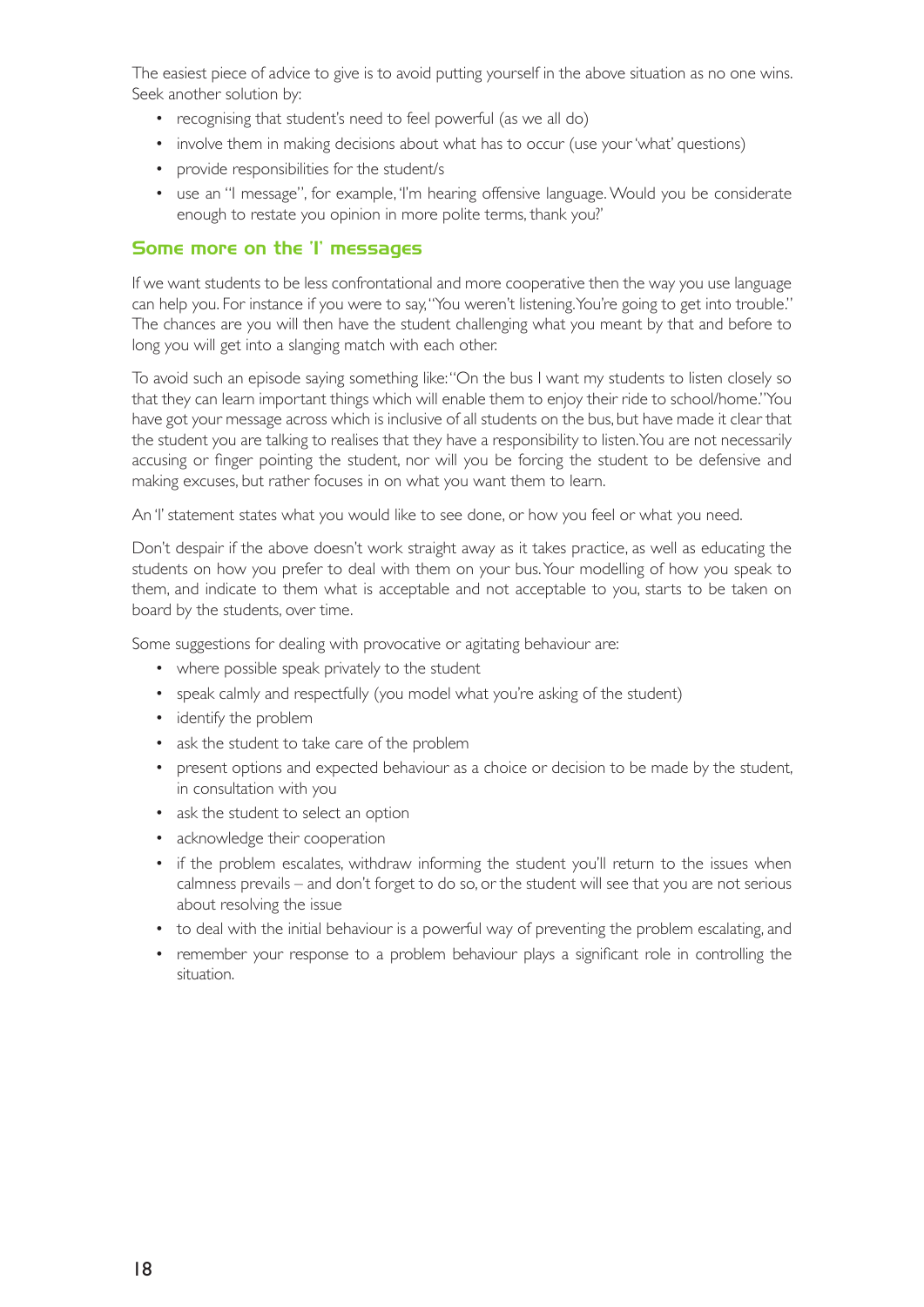To be proactive try:

- continual supervision so that students are aware that you are observing them
- use visual scanning to create 'with-it-ness' -
- scan students as they get on and off the bus
- anticipate and think ahead
- use your past experiences to anticipate potential problems, for example, students at particular stops, last day of term/semester, sports days, rainy/windy weather
- solving persistent problems
- gather information
- establish quick and timely responses
- manage low-level problems by catching them early.

#### Effective Partnerships –

Working together on managing student behaviour on school buses there are many benefits to establishing partnerships between parents and Bus Operators.

Collaboration provides a united front to both parents and students about what student behaviour is expected when travelling on school buses. By working together inappropriate behaviour on buses can be 'nipped in the bud'.

#### Keeping parents in the know –

Parents may not know what expected appropriate student's behaviour on buses is. It is up to you to inform them regularly (once a term/semester). Also encourage the students to tell their parents what is expected.

Some of the following are used by school bus companies and may be useful to you:

- Display the PTA's flyer outlining the rules for travelling on buses ,
- If you believe the student's behaviour is of concern, contact the parents/guardians. Inform them of your concerns and seek their support in resolving the situation.
- Use a positive approach to inform parents of problems with their child's behaviour. Explain that the situation requires the parents, the student and driver to work together towards a mutually agreed upon solution.
- Log in your diary every occasion a student has required a talk from you regarding their behaviour. You may need this later to include in a letter to parents or to use at a meeting with parents and the student.
- On occasions you may experience aggressive and persistent parents who believe their child has been wrongly accused of inappropriate behaviour on the bus. It is crucial that you inform them of the facts as you know them. Use any notes you've taken on the behaviour, your response to the behaviour and actions taken.
- Avoid the discussion ending up in a 'shouting match'. If this does occur, suggest another meeting time and consider inviting other parties whose attendance may be beneficial, in order to work through the issues to a satisfactory outcome for all concerned.
- Be prepared to listen to parents' point of view, avoid dismissing their position as being wrong or biased in favour of their child. A useful strategy is to write down each of the issues or points they dispute and then address each in turn with the facts as you understand them.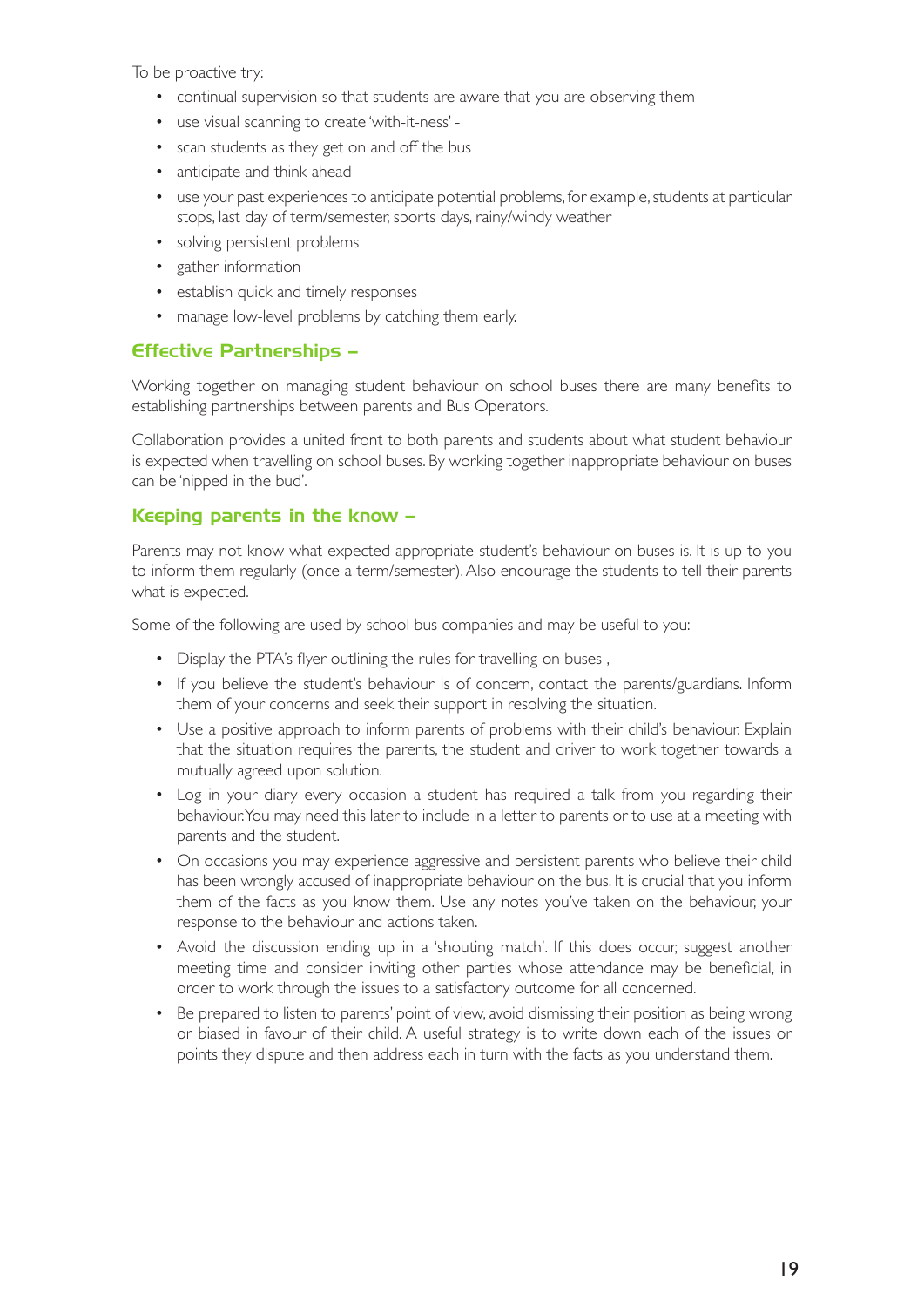# Praise positive behaviour

The students are misbehaving and it seems as though it's hopeless for you to do anything. All too often we raise issues of poor behaviour with students and focus on the negatives.

Reverse the focus and make mention of positive behaviour.

You notice one student who was not misbehaving. You say to that student, 'I appreciate the fact that way you are behaving so well Jane.'

It may just cause a chain reaction where misbehaving students stop what they are doing and behave the way you expect them to.

Praise often, not just the once.

## The 10 Commandments of behaviour management

- 1. Always treat students with respect and preserve their dignity.
- 2. Always do what is in the student's best interests.
- 3. Seek solutions, not blame.
- 4. Model tolerant, patient, dignified and respectable behaviour.
- 5. Use the least intrusive intervention possible.
- 6. Connect with the students.
- 7. Instil hope for a successful solution.
- 8. Never do anything disrespectful, illegal, immoral, ineffective, that you wouldn't want done to you.
- 9. Never give up on a student believe in them changing for the better.
- 10. Catch students being good … a lot.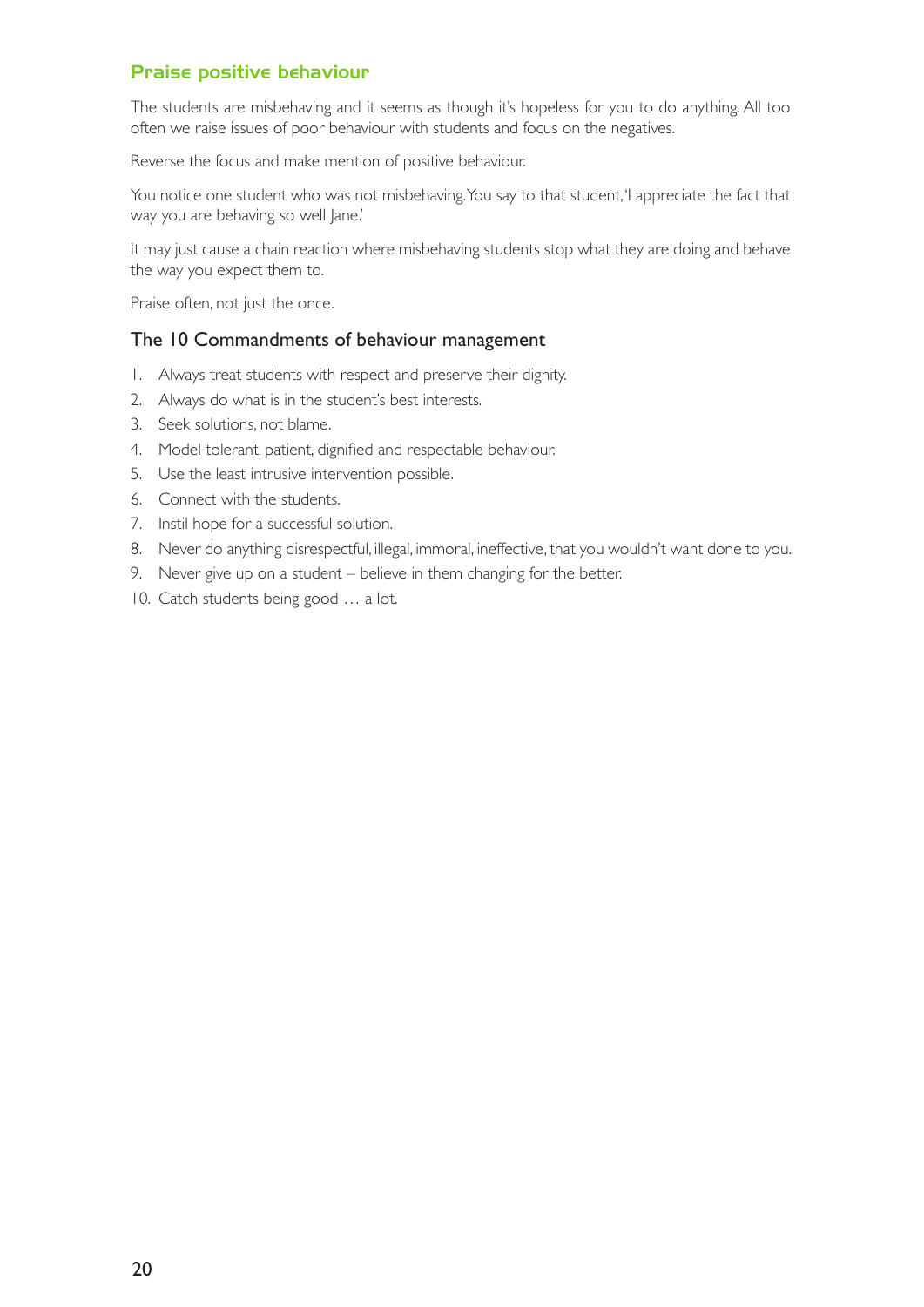# Quick Reference Guide

- 1. Prevent Inappropriate Behaviour
	- Build a positive relationship with the students by:
	- Being Polite
	- Be interested in the students
	- Where possible learn and use their names
	- Smile
	- Use appropriate humour
	- Provide positive reinforcement/incentives for appropriate behaviour
	- Be prepared for misbehaviour by:
	- Planning for movements eg single file onto and off bus
	- Demonstrating appropriate behaviour
	- Scanning frequently
	- Displaying and explaining the Code of Conduct
- 2. Respond to Inappropriate Behaviour
	- Use Low Key Reponses:
	- Eye contact
	- Talk to the student privately
	- Model appropriate behaviour
	- Stay calm
	- Deal with the problem not the student
	- Give appropriate choices e.g. please either sit next to --- or to ---- (not an ultimatum)
	- Rebuild the relationship with the student after the incident
	- Thank the student for complying

*If the inappropriate behaviour continues or a serious incident occurs move to the described flowchart responses.*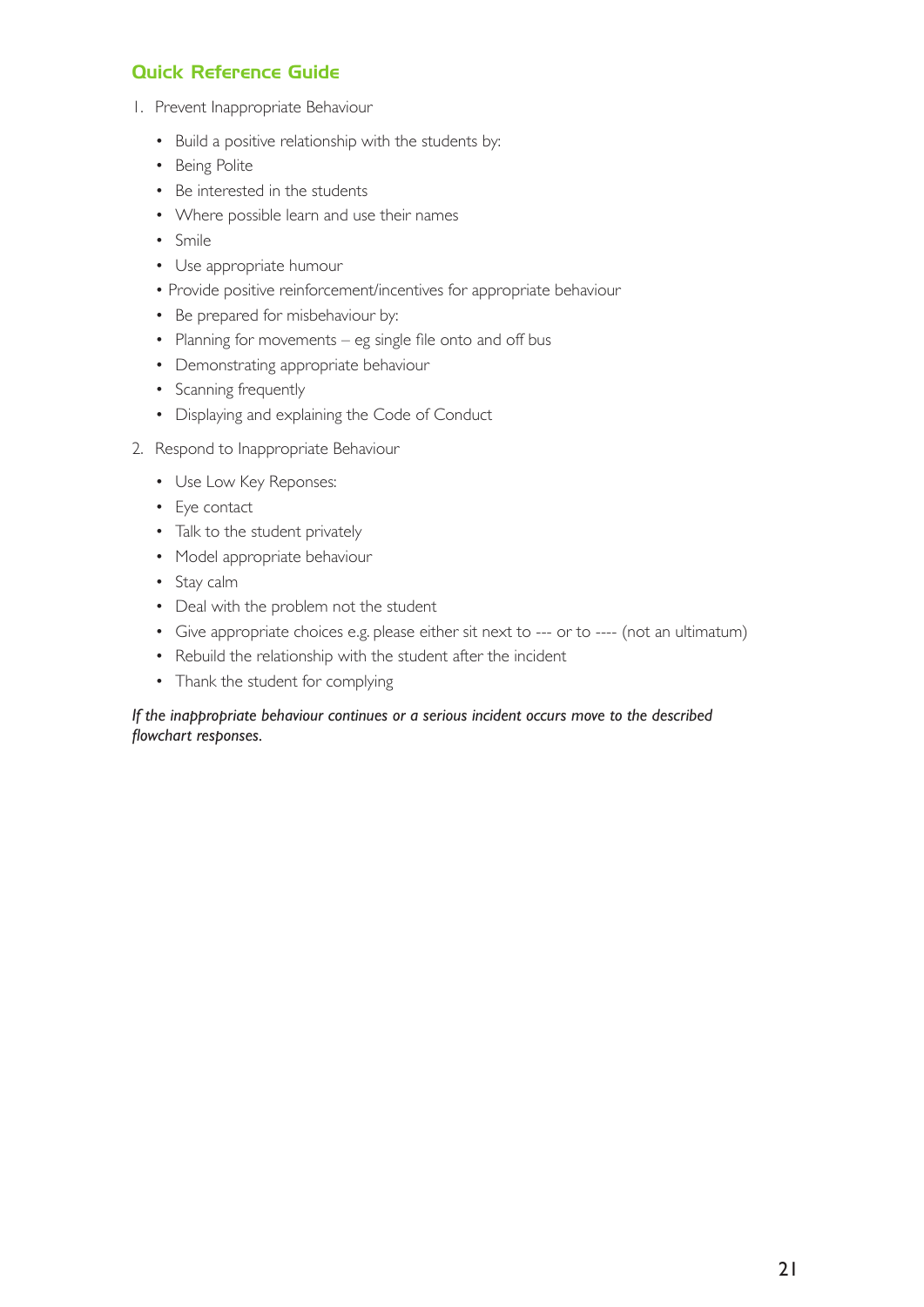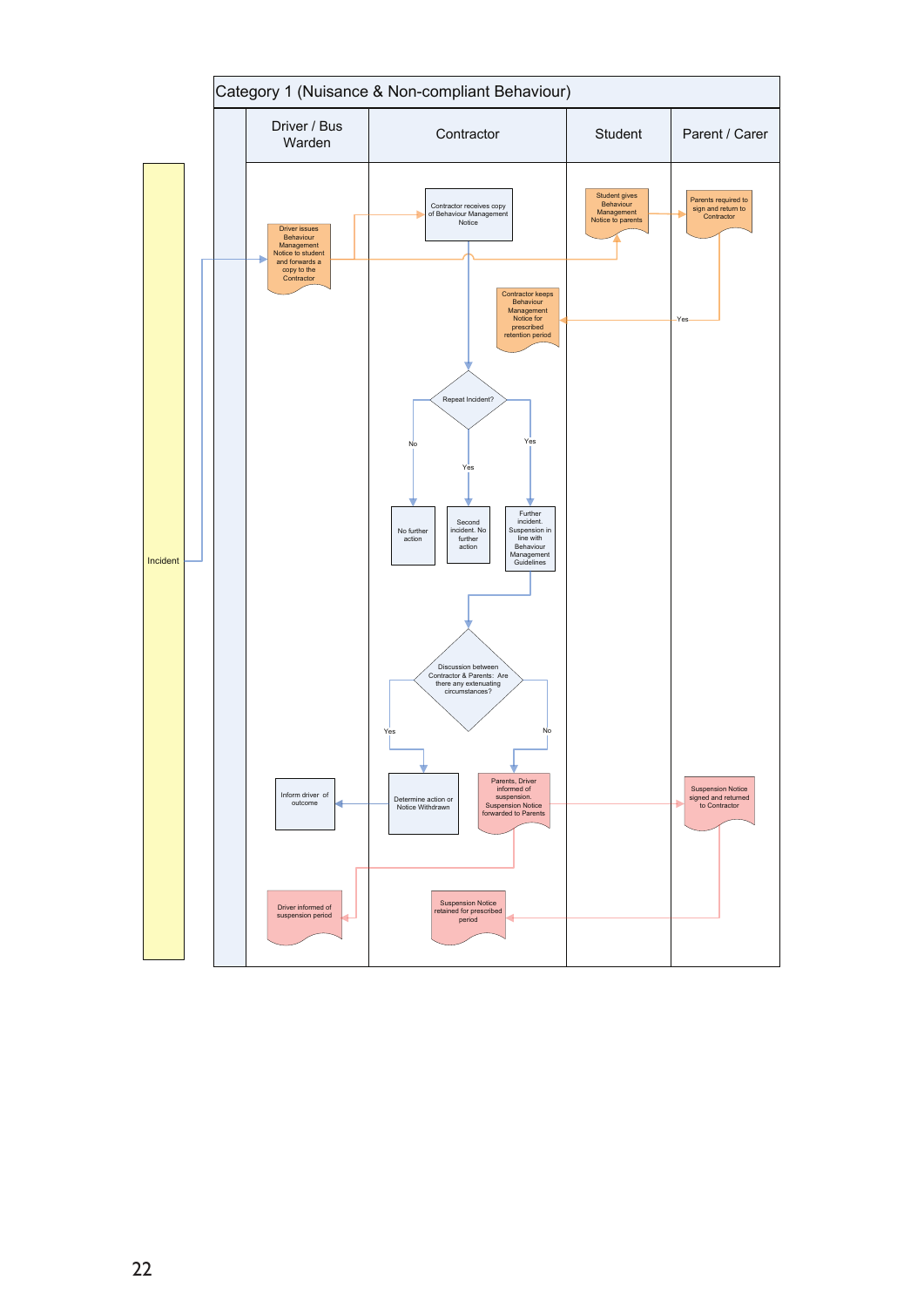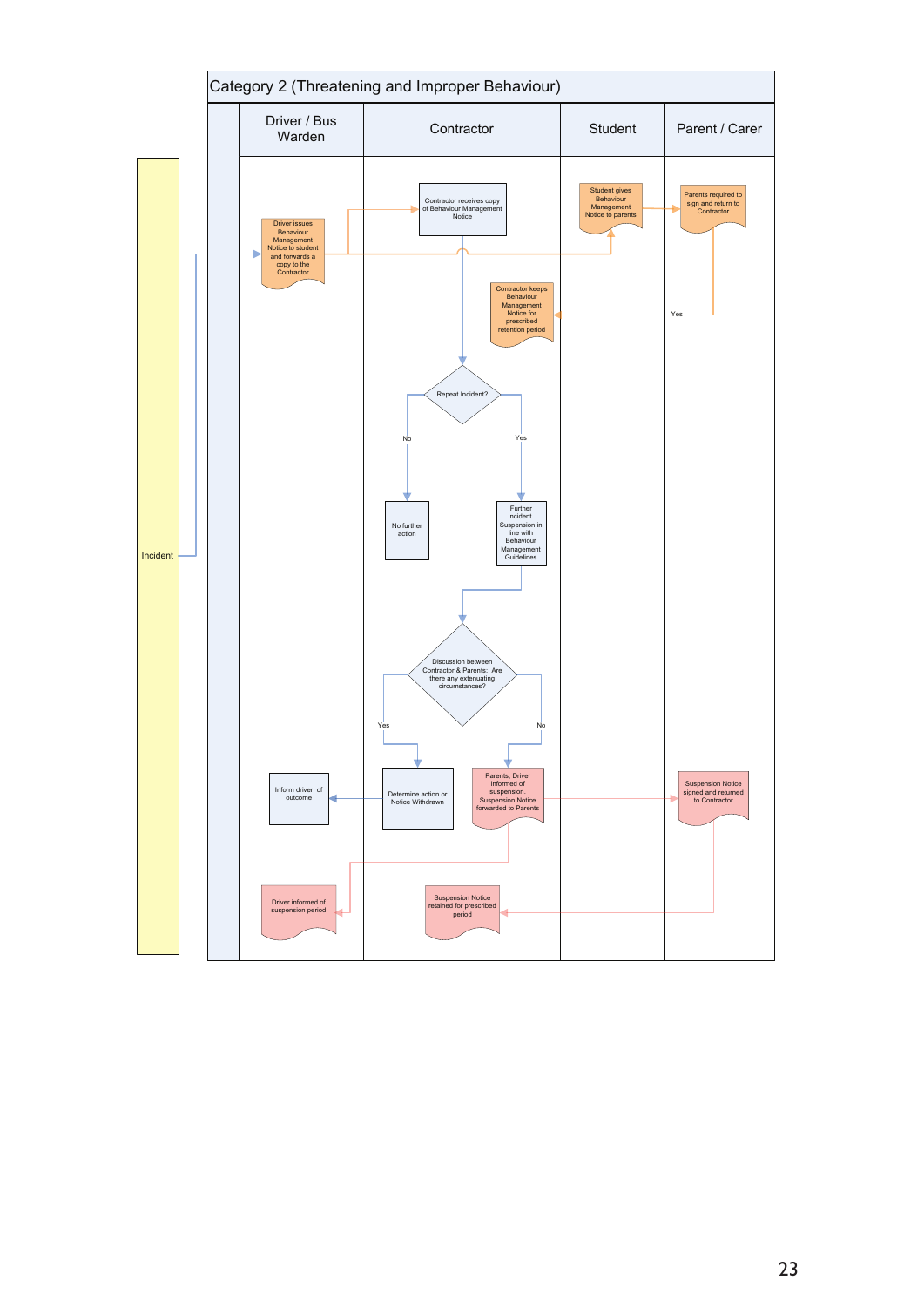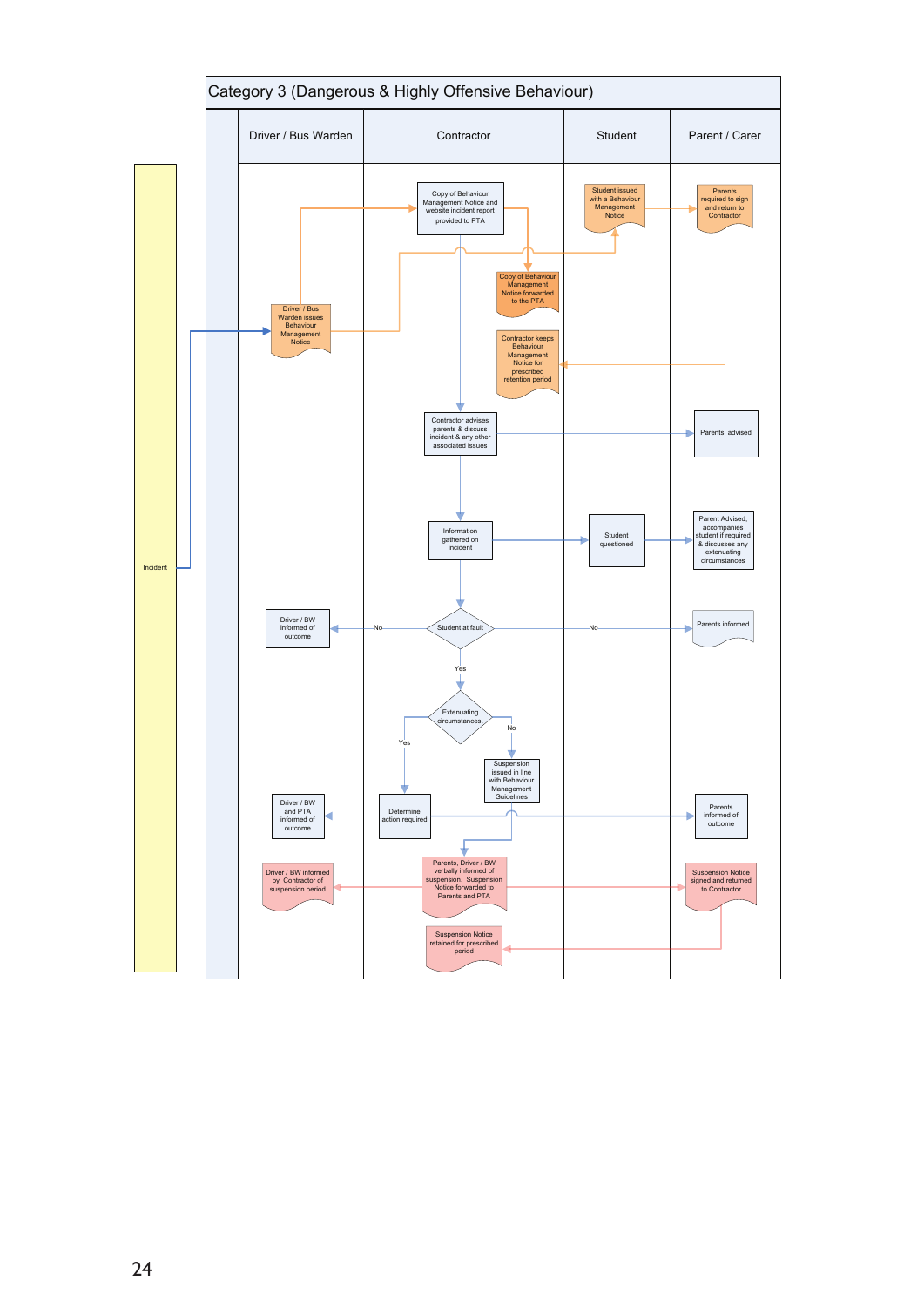